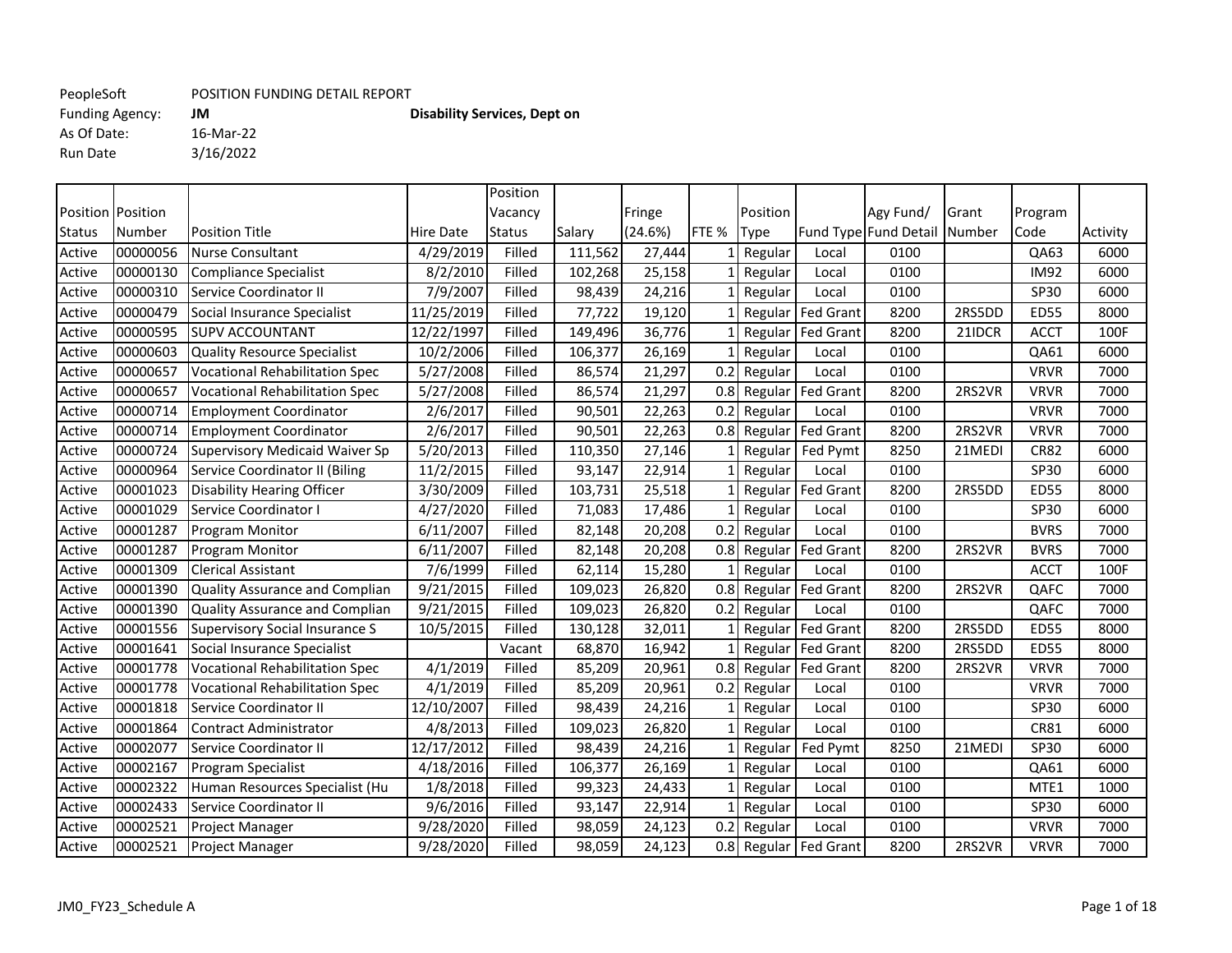As Of Date: 16-Mar-22 Run Date 3/16/2022

Funding Agency: **JM Disability Services, Dept on**

Position Position Status Number Position Title **Hire Date** Position Vacancy Status Salary Fringe (24.6%) FTE % Position Type Fund Type Fund Detail Agy Fund/ Grant Number Program Code Activity Active 00002535 Social Insurance Specialist 12/21/2009 Filled 103,731 25,518 1 Regular Fed Grant 8200 2RS5DD ED55 8000 Active 00003024 Vocational Rehabilitation Spec | 9/5/2017 Filled | 93,147 22,914 0.2 Regular Local | 0100 | | BVIS | 7000 Active 00003024 Vocational Rehabilitation Spec 9/5/2017 Filled 93,147 22,914 0.8 Regular Fed Grant 8200 2RS2VR BVIS 7000 Active 00003256 Supervisory Service Coordinato | 6/22/2009 Filled | 100,977 24,840 | 1 Regular Local | 0100 | SP30 | 6000 Active (00003456 Supervisory Social Insurance S (Vacant | 132,000 32,472 | 1 Regular Fed Grant | 8200 | 2RS5DD | ED55 | 8000 Active 00003510 Medicaid Waiver Specialist | 8/9/2004 Filled | 109,023 | 26,820 | 1 Regular Fed Pymt | 8250 | 21MEDI | CR82 | 6000 Active 00003728 Social Insurance Specialist 12/9/2019 Filled 77,722 19,120 1 Regular Fed Grant 8200 2RS5DD ED55 8000 Active |00004033 |Human Resources Specialist (Hu | 8/20/2007| Filled | 92,098| 22,656| 1| Regular | Local | 0100 | | | MTE1 | 1000 Active 00004295 Program Analyst 1/30/2017 Filled 80,057 19,694 1 Term Fed Grant 8200 21IDCR PM91 1000 Active 00004566 Medical Professional Relations 11/25/2019 Filled 77,722 19,120 1 Regular Fed Grant 8200 2RS5DD ED55 8000 Active 00004572 Service Coordinator II | 7/16/2012 Filled | 98,439 24,216 | 1 Regular Local | 0100 | | | SP30 | 6000 Active 00004698 Service Coordinator II | 7/9/2007 Filled | 98,439 24,216 | 1 Regular Local | 0100 | | | SP30 | 6000 Active 00004839 Vocational Rehabilitation Spec 2/4/2019 Filled 93,147 22,914 0.8 Regular Fed Grant 8200 2RS2VR VRVR 7000 Active 100004839 Vocational Rehabilitation Spec 1 2/4/2019 Filled 1 93,147 22,914 0.2 Regular Local 1 0100 VRVR 7000 Active 00004884 Service Coordinator II | 12/31/2012 Filled | 98,439 24,216 | 1 Regular | Local | 0100 | | | SP30 | 6000 Active 100004942 Support Services Assistant 1 1000 1 Vacant 1 47,317 11,640 1 Regular Fed Grant 8200 21IDCR MPM1 1000 Active 100004984 Disability Hearing Officer  $\vert$  2/17/2009 Filled 106,377 26,169 1 Regular Fed Grant 8200 2RS5DD ED55 8000 Active 00004990 Nurse\_Educator | 8/5/2019 Filled 111,562 27,444 | 1 Regular Local | 0100 | | QA63 | 6000 Active 00005095 Service Coordinator II | 2/6/2017 Filled | 93,147 | 22,914 | 1 Regular | Local | 0100 | | | SP30 | 6000 Active (00005116 |Information Tcchnology Special | | | Vacant | 105,730 | 26,010 | 1 Regular Fed Grant | 8200 | 21IDCR | MIT1 | 1000 Active 00005225 HR Specialist - Staffing 5/13/2019 Filled 89,690 22,064 1 Regular Fed Grant 8200 21IDCR MPS1 1000 Active 00005256 Social Insurance Specialist 10/19/2015 Filled 79,935 19,664 1 Regular Fed Grant 8200 2RS5DD ED55 8000 Active 00005482 Service Coordinator II | 3/7/2016 Filled | 93,147 | 22,914 | 1 Regular | Local | 0100 | | | SP30 | 6000 Active 00005509 Financial Compliance Auditor | 8/5/2019 Filled | 84,873 20,879 1 Regular Fed Pymt | 8250 21MEDI QA62 | 6000 Active 00005566 Supervisory Service Coordinato 11/13/2006 Filled 103,197 25,387 1 Regular Local 0100 SP30 SP30 6000 Active 00005630 Service Coordinator I 11/22/2021 Filled 1 75,509 18,575 1 Regular Local 1 0100 1 | SP30 6000 Active (00005671 Supervisory Administrative Sup | vacant | 114,782 | 28,236 | 1 Regular Fed Grant | 8200 | 2RS5DD | ED55 | 8000 Active |00005922 |Investigator | 1/4/2010 Filled | 103,731 25,518 | 1 Regular Local | 0100 | | QA62 | 6000 Active 00005972 Quality Resource Specialist | 4/7/2003 Filled | 109,023 26,820 | 1 Regular Local | 0100 | | | QA61 | 6000 Active 00006240 |Medicaid Waiver Specialist | 11/5/2001 | Filled | 113,916 | 28,023 | 1 Regular | Local | 0100 | | CR82 | 6000 Active |00006398 |Program Monitor | Vacant | 85,209 20,961 0.2 Regular |Local | 0100 | | BVRS | 7000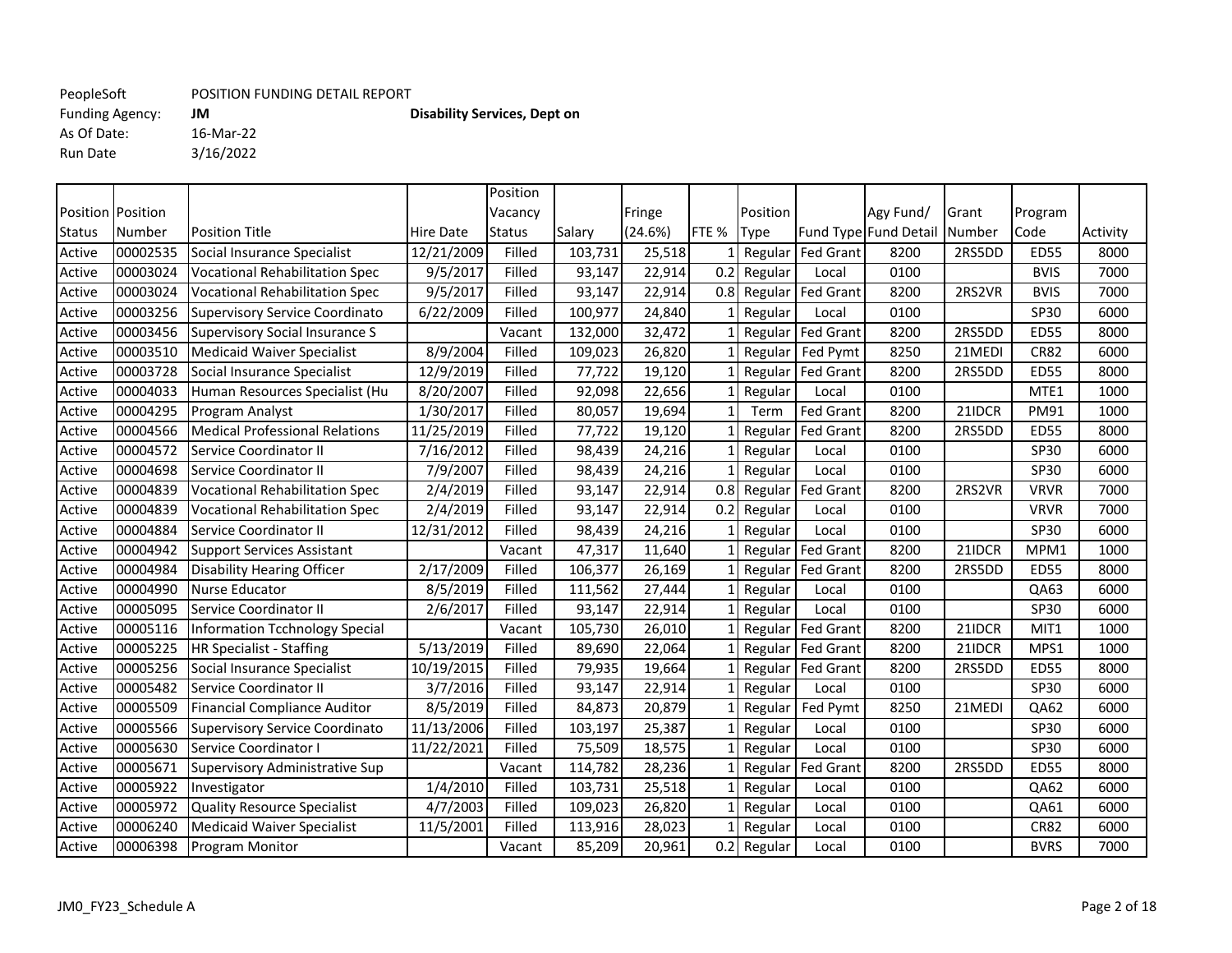As Of Date: 16-Mar-22 Run Date 3/16/2022

Funding Agency: **JM Disability Services, Dept on**

Position Position Status Number Position Title **Hire Date** Position Vacancy Status Salary Fringe (24.6%) FTE % Position Type Fund Type Fund Detail Agy Fund/ Grant Number Program Code Activity Active 00006398 Program Monitor Vacant 85,209 20,961 0.8 Regular Fed Grant 8200 2RS2VR BVRS 7000 Active 00006695 Service Coordinator II | 11/5/2001 Filled | 109,023 | 26,820 | 1 Regular | Local | 0100 | | | SP30 | 6000 Active 00006947 Social Insurance Specialist 5/5/2014 Filled 95,793 23,565 1 Regular Fed Grant 8200 2RS5DD ED55 8000 Active 00006955 Program Support Assistant | 11/13/2007 | Filled | 56,096 | 13,800 | 1 Regular | Local | 0100 | CR83 | 6000 Active |00007049 |ACCOUNTANT | 8/1/1999| Filled | 88,792| 21,843| 1| Regular | Fed Pymt | 8250 | 21MEDI | 134F | 100F Active |00007198 |Social Worker | 4/21/2014 Filled | 106,377 | 26,169 | 1 Regular | Local | 0100 | | CR83 | 6000 Active |00007206 |Deputy Director for Quality As | 3/8/2004 | Filled | 159,000 | 39,114 | 1 Regular | Fed Grant | 8200 | 21IDCR | MPR1 | 1000 Active |00007316 |Laborer | 9/14/1987| Filled | 47,819| 11,764| 1| Regular | Local | 0100 | | MPM1 | 1000 Active 00007340 Information Technology Special 5/3/2004 Filled 120,212 29,572 1 Regular Fed Grant 8200 2RS5DD ED55 8000 Active 00007497 SPCD Program Manager 19/9/2013 Filled 123,434 30,365 1 Regular Local 0100 SP30 SP30 6000 Active |00007518 |AGENCY\_FISCAL\_OFFICER | 7/17/2000| Filled | 183,542| 45,151| 1| Term | Local | 0100 | | AFOF | 100F Active |00007520 |Investigator | 8/3/2009| Filled | 109,023| 26,820| 1| Regular |Fed Pymt | 8250 | 21MEDI | IM91 | 6000 Active 100007652 Vocational Rehabilitation Spec 19/5/2017 Filled 177,722 19,120 0.2 Regular Local 10100 VRVR 7000 Active 00007652 Vocational Rehabilitation Spec 99/5/2017 Filled 77,722 19,120 0.8 Regular Fed Grant 8200 2RS2VR VRVR 7000 Active |00007663 |BUDGET\_ANALYST | Vacant | 85,214 20,963 | 1 Regular | Local | 0100 | | BUDG | 100F Active |00007882 |Service Coordinator I | 1/3/2022| Filled | 75,509| 18,575| 1| Term | Local | 0100 | | SP30 | 6000 Active |00007895 |Service Coordinator II | 1/12/2004| Filled | 101,085| 24,867| 1| Regular | Local | 0100 | | | SP30 | 6000 Active 00008036 Supervisory Service Coordinato 11/22/2010 Filled 103,845 25,546 1 Regular Local 0100 SP30 SP30 6000 Active (00008109 Program Support Assistant | 6/24/2019 Filled | 50,607 12,449 | 1 Regular Fed Pymt | 8250 | 21MEDI | SP30 | 6000 Active 00008128 Nurse Practitioner 1992/2019 Filled 121,046 29,777 1 Regular Local 0100 | QA63 6000 Active 00008204 Clinical Psychologist 18/20/2018 Filled 119,752 29,459 1 Regular Local 0100 | QA63 6000 Active 00008328 Service Coordinator II | 12/17/2012 Filled | 98,439 24,216 | 1 Regular | Local | 0100 | | SP30 | 6000 Active 00008489 Social Insurance Specialist 1/14/2002 Filled 101,085 24,867 1 Regular Fed Grant 8200 2RS5DD ED55 8000 Active (00008513 Supervisory Social Insurance S | 5/5/2014 Filled | 98,109 24,135 | 1 Regular Fed Grant | 8200 | 2RS5DD | ED55 | 8000 Active 00008682 RSA Intake and Outreach Superv | 3/14/2016| Filled | 125,056| 30,764| 0.2 Regular | Local | 0100 | | | VRVR | 7000 Active |00008682 |RSA Intake and Outreach Superv | 3/14/2016| Filled | 125,056| 30,764| 0.8| Regular | Fed Grant | 8200 | 2RS2VR | VRVR | 7000 Active 00008685 Management Analyst 12/16/2013 Filled 115,262 28,354 1 Regular Fed Grant 8200 21IDCR MPR1 1000 Active 00008697 Supervisory Vocational Rehabil | 1/5/2004 | Filled | 106,713 | 26,251 | 0.8 Regular Fed Grant | 8200 | 2RS2VR | VRVR | 7000 Active 00008697 Supervisory Vocational Rehabil 1/5/2004 Filled 106,713 26,251 0.2 Regular Local 0100 VRVR 7000 Active 00008747 Nurse Consultant 1992 | 1/25/2016 Filled | 115,283 | 28,360 | 1 Regular | Local | 0100 | | | QA63 | 6000 Active 00008792 Vocational Rehabilitation Spec | 4/1/2019 Filled | 90,501 22,263 0.2 Regular Local | 0100 | | VRVR | 7000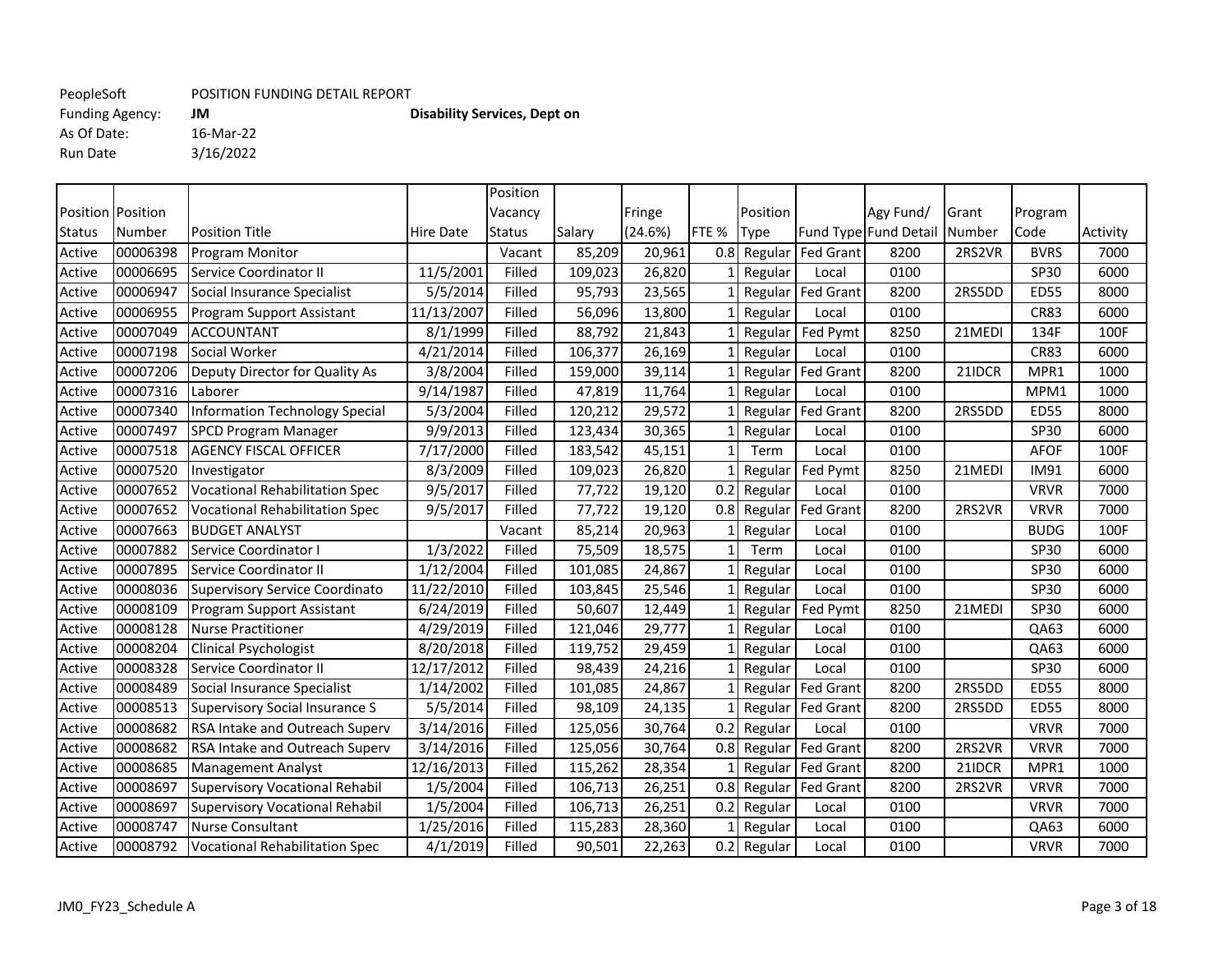As Of Date:<br>Run Date 3/16/2022

|                          |          |                                       |                  | Position      |         |         |       |             |                   |                       |        |             |          |
|--------------------------|----------|---------------------------------------|------------------|---------------|---------|---------|-------|-------------|-------------------|-----------------------|--------|-------------|----------|
| <b>Position</b> Position |          |                                       |                  | Vacancy       |         | Fringe  |       | Position    |                   | Agy Fund/             | Grant  | Program     |          |
| Status                   | Number   | <b>Position Title</b>                 | <b>Hire Date</b> | <b>Status</b> | Salary  | (24.6%) | FTE % | <b>Type</b> |                   | Fund Type Fund Detail | Number | Code        | Activity |
| Active                   | 00008792 | <b>Vocational Rehabilitation Spec</b> | 4/1/2019         | Filled        | 90,501  | 22,263  | 0.8   | Regular     | <b>Fed Grant</b>  | 8200                  | 2RS2VR | <b>VRVR</b> | 7000     |
| Active                   | 00008793 | <b>Business Support Specialist</b>    | 11/8/2021        | Filled        | 71,083  | 17,486  |       | Regular     | Local             | 0100                  |        | <b>CR81</b> | 6000     |
| Active                   | 00008819 | <b>Contract Administrator</b>         | 6/18/2012        | Filled        | 98,439  | 24,216  | 0.8   | Regular     | <b>Fed Grant</b>  | 8200                  | 2RS2VR | <b>VROP</b> | 7000     |
| Active                   | 00008819 | Contract Administrator                | 6/18/2012        | Filled        | 98,439  | 24,216  | 0.2   | Regular     | Local             | 0100                  |        | <b>VROP</b> | 7000     |
| Active                   | 00008823 | Project Manager                       | 7/27/2015        | Filled        | 95,192  | 23,417  |       | Regular     | Local             | 0100                  |        | QA61        | 6000     |
| Active                   | 00008839 | Social Insurance Specialist           | 8/3/2020         | Filled        | 73,296  | 18,031  |       | Regular     | <b>Fed Grant</b>  | 8200                  | 2RS5DD | <b>ED55</b> | 8000     |
| Active                   | 00008917 | Social Insurance Specialist           | 8/16/2021        | Filled        | 73,296  | 18,031  |       |             | Regular Fed Grant | 8200                  | 2RS5DD | <b>ED55</b> | 8000     |
| Active                   | 00009093 | <b>Vocational Rehabilitation Spec</b> | 8/22/2016        | Filled        | 98,439  | 24,216  | 0.2   | Regular     | Local             | 0100                  |        | <b>VRVR</b> | 7000     |
| Active                   | 00009093 | <b>Vocational Rehabilitation Spec</b> | 8/22/2016        | Filled        | 98,439  | 24,216  | 0.8   |             | Regular Fed Grant | 8200                  | 2RS2VR | <b>VRVR</b> | 7000     |
| Active                   | 00009143 | <b>Supervisory Vocational Rehabil</b> |                  | Vacant        | 114,782 | 28,236  | 0.8   |             | Regular Fed Grant | 8200                  | 2RS2VR | <b>BVIS</b> | 7000     |
| Active                   | 00009143 | <b>Supervisory Vocational Rehabil</b> |                  | Vacant        | 114,782 | 28,236  | 0.2   | Regular     | Local             | 0100                  |        | <b>BVIS</b> | 7000     |
| Active                   | 00009206 | <b>Business Support Specialist</b>    | 9/19/2005        | Filled        | 88,787  | 21,842  |       | Regular     | Local             | 0100                  |        | <b>CR81</b> | 6000     |
| Active                   | 00009252 | <b>Rehabilitation Assistant</b>       | 12/28/1992       | Filled        | 66,868  | 16,450  | 0.2   | Regular     | Local             | 0100                  |        | <b>VRVR</b> | 7000     |
| Active                   | 00009252 | <b>Rehabilitation Assistant</b>       | 12/28/1992       | Filled        | 66,868  | 16,450  | 0.8   | Regular     | Fed Grant         | 8200                  | 2RS2VR | <b>VRVR</b> | 7000     |
| Active                   | 00009261 | <b>Vocational Rehabilitation Spec</b> | 10/15/2019       | Filled        | 73,296  | 18,031  | 0.2   | Regular     | Local             | 0100                  |        | <b>VRVR</b> | 7000     |
| Active                   | 00009261 | <b>Vocational Rehabilitation Spec</b> | 10/15/2019       | Filled        | 73,296  | 18,031  | 0.8   | Regular     | <b>Fed Grant</b>  | 8200                  | 2RS2VR | <b>VRVR</b> | 7000     |
| Active                   | 00009316 | Service Coordinator II                | 5/17/2004        | Filled        | 101,085 | 24,867  |       | Regular     | Local             | 0100                  |        | <b>SP30</b> | 6000     |
| Active                   | 00009383 | <b>Vocational Rehabilitation Spec</b> | 4/12/2021        | Filled        | 68,870  | 16,942  | 0.8   |             | Regular Fed Grant | 8200                  | 2RS2VR | <b>VRVR</b> | 7000     |
| Active                   | 00009383 | <b>Vocational Rehabilitation Spec</b> | 4/12/2021        | Filled        | 68,870  | 16,942  | 0.2   | Regular     | Local             | 0100                  |        | <b>VRVR</b> | 7000     |
| Active                   | 00009434 | Service Coordinator II                | 1/19/2010        | Filled        | 98,439  | 24,216  |       | Regular     | Local             | 0100                  |        | SP30        | 6000     |
| Active                   | 00009440 | <b>Vocational Rehabilitation Spec</b> | 7/23/2018        | Filled        | 71,083  | 17,486  | 0.8   |             | Regular Fed Grant | 8200                  | 2RS2VR | <b>VRVR</b> | 7000     |
| Active                   | 00009440 | <b>Vocational Rehabilitation Spec</b> | 7/23/2018        | Filled        | 71,083  | 17,486  | 0.2   | Regular     | Local             | 0100                  |        | <b>VRVR</b> | 7000     |
| Active                   | 00009478 | Deputy Director for RSA               | 10/9/2012        | Filled        | 160,742 | 39,542  | 0.2   | Regular     | Local             | 0100                  |        | <b>VRVR</b> | 7000     |
| Active                   | 00009478 | Deputy Director for RSA               | 10/9/2012        | Filled        | 160,742 | 39,542  | 0.8   | Regular     | <b>Fed Grant</b>  | 8200                  | 2RS2VR | <b>VRVR</b> | 7000     |
| Active                   | 00009519 | <b>Quality Resource Specialist</b>    | 8/24/2015        | Filled        | 101,085 | 24,867  |       | Regular     | Local             | 0100                  |        | QA61        | 6000     |
| Active                   | 00009647 | Vocational Rehabilitation Spec        | 10/15/2019       | Filled        | 73,296  | 18,031  | 0.8   | Regular     | <b>Fed Grant</b>  | 8200                  | 2RS2VR | <b>VRVR</b> | 7000     |
| Active                   | 00009647 | <b>Vocational Rehabilitation Spec</b> | 10/15/2019       | Filled        | 73,296  | 18,031  | 0.2   | Regular     | Local             | 0100                  |        | <b>VRVR</b> | 7000     |
| Active                   | 00009677 | <b>Business Service Supervisor</b>    | 5/13/2019        | Filled        | 70,488  | 17,340  |       |             | Regular Fed Grant | 8200                  | 21IDCR | MPR1        | 1000     |
| Active                   | 00009709 | <b>Medicaid Waiver Specialist</b>     | 7/30/2001        | Filled        | 86,574  | 21,297  |       | Regular     | Fed Pymt          | 8250                  | 21MEDI | <b>CR82</b> | 6000     |
| Active                   | 00009711 | Compliance Specialist                 | 11/29/1976       | Filled        | 102,268 | 25,158  |       | Regular     | Local             | 0100                  |        | <b>IM92</b> | 6000     |
| Active                   | 00009916 | <b>Vocational Rehabilitation Spec</b> | 2/1/2015         | Filled        | 73,296  | 18,031  | 0.2   | Regular     | Local             | 0100                  |        | <b>VRVR</b> | 7000     |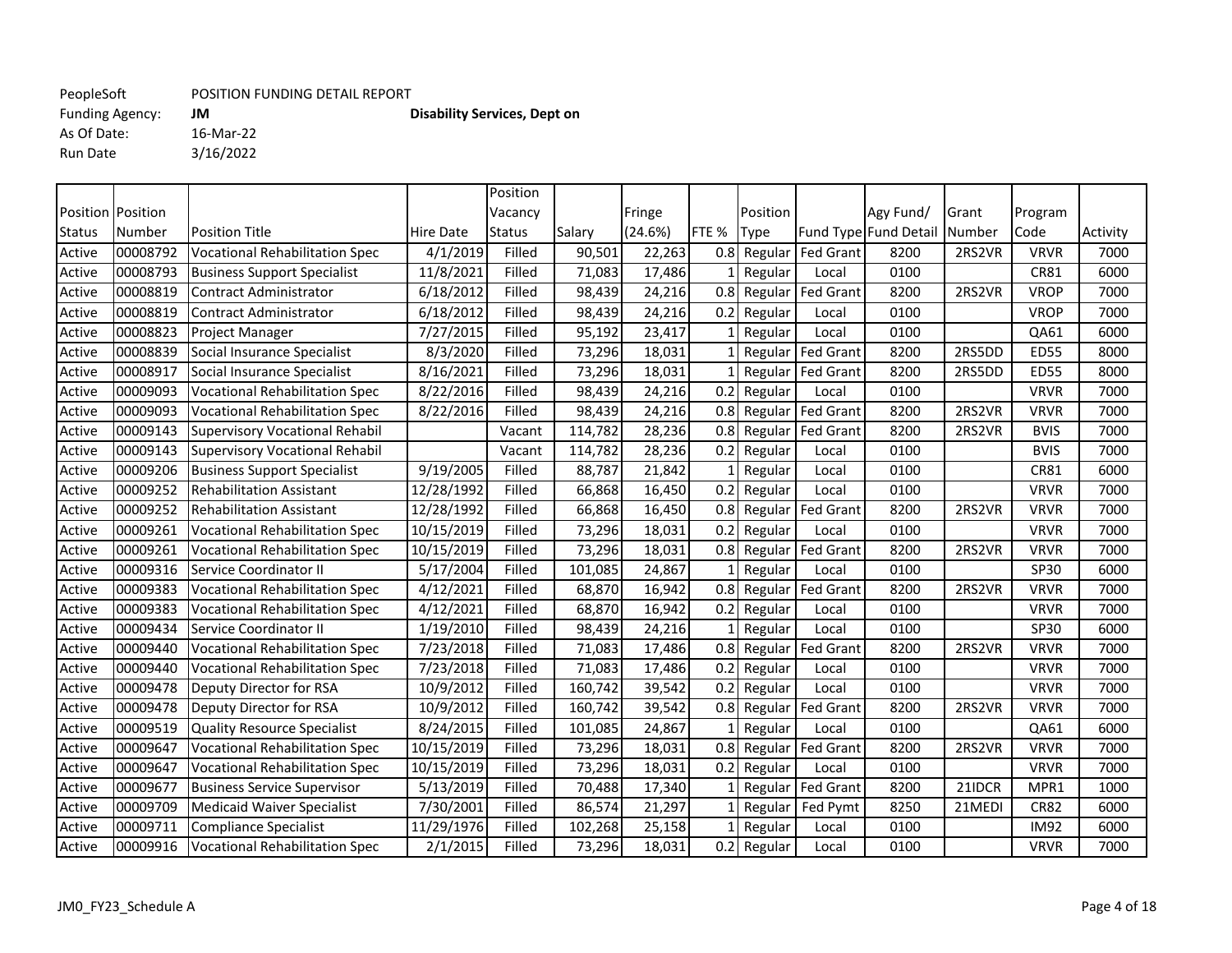As Of Date: 16-Mar-22 Run Date 3/16/2022

Funding Agency: **JM Disability Services, Dept on**

Position Position Status Number Position Title **Hire Date** Position Vacancy Status Salary Fringe (24.6%) FTE % Position Type Fund Type Fund Detail Agy Fund/ Grant Number Program Code Activity Active |00009916 |Vocational Rehabilitation Spec | 2/1/2015 | Filled | 73,296 | 18,031 | 0.8 Regular Fed Grant | 8200 | 2RS2VR | VRVR | 7000 Active |00009918 |Investigator | Vacant | 85,209 20,961 | 1 Regular | Local | 0100 | | QA62 | 6000 Active 00010033 Social Insurance Specialist 9/23/2013 Filled 98,439 24,216 1 Regular Fed Grant 8200 2RS5DD ED55 8000 Active 00010133 Supervisory Quality Improvemen 11/22/2021 Filled 115,000 28,290 1 Regular Fed Grant 8200 21IDCR MPR1 1000 Active |00010218 |Service Coordinator II | 1/22/2018 | Filled | 90,501 | 22,263 | 1 Regular | Fed Pymt | 8250 | 21MEDI | SP30 | 6000 Active 00010350 Quality Resource Specialist (10/29/2018 Filled 093,147 22,914 1 Regular Local 0100 | | QA61 | 6000 Active |00010370 Service Coordinator II | 12/7/1987 Filled | 106,377 26,169 | 1 Regular Fed Pymt | 8250 | 21MEDI | SP30 | 6000 Active 00010382 Nurse Consultant 1 | 8/8/2005 Filled 115,283 28,360 1 Regular Local | 0100 | | QA63 | 6000 Active 00010405 Service Coordinator II Vacant 85,209 20,961 1 Regular Local 0100 SP30 6000 Active 00010623 Quality Assurance and Complian | 4/5/1984 Filled | 109,023 26,820 0.2 Regular Local | 0100 | QAFC | 7000 Active 100010623 Quality Assurance and Complian 1 4/5/1984 Filled 109,023 26,820 0.8 Regular Fed Grant 8200 2RS2VR QAFC 7000 Active 00010763 Vocational Rehabilitation Spec 11/27/2017 Filled 93,147 22,914 0.2 Regular Local 0100 VAVR 7000 Active 00010763 Vocational Rehabilitation Spec 11/27/2017 Filled 93,147 22,914 0.8 Regular Fed Grant 8200 2RS2VR VRVR 7000 Active 00010877 Contracts Administrator 5/13/2019 Filled 58,988 14,511 1 Regular Local 0100 CR81 6000 Active 100010955 Supervisory Vocational Rehabil 11/16/2015 Filled 100,976 24,840 0.8 Regular Fed Grant 8200 2RS2VR VRVR 7000 Active 100010955 Supervisory Vocational Rehabil 11/16/2015 Filled 100,976 24,840 0.2 Regular Local 1 0100 VRVR 7000 Active 00011071 Compliance Specialist 4/21/2003 Filled 97,304 23,937 1 Regular Local 0100 IM92 6000 Active 00011188 Service Coordinator II | 4/17/2018 Filled | 85,209 20,961 | 1 Regular Local | 0100 | | | SP30 | 6000 Active 00011249 Human Capital Administrator 5/21/2012 Filled 154,255 37,947 1 Regular Fed Grant 8200 21IDCR MPS1 1000 Active 000011279 Adaptive Equipment Compliance | 2/3/2020 | Filled | 73,296 | 18,031 | 1 Regular | Local | 0100 | | | QA63 | 6000 Active 000011293 Supervisory Service Coordinato | | | Vacant | 114,782 | 28,236 | 1 Regular | Local | 0100 | | | SP30 | 6000 Active 00011296 Nurse Consultant 111/8/2021 Filled 115,283 28,360 1 Regular Local 0100 | QA63 6000 Active 000011297 Mortality Review Coordinator | 4/21/2003 | Filled | 123,360 30,347 | 1 Regular | Local | 0100 | | | QA60 | 6000 Active 00011792 Social Insurance Specialist 7/19/2010 Filled 86,574 21,297 1 Regular Fed Grant 8200 2RS5DD ED55 8000 Active (00011837 Supervisory Social Insurance S (8/19/2019) Filled (95,652 23,530 1 Regular Fed Grant 8200 2RS5DD ED55 (8000 Active 000011839 Disability Hearing Officer  $\vert$  Vacant 85,209 20,961 1 Regular Fed Grant 8200 2RS5DD ED55 8000 Active 000011852 Deputy Director for DDA 12/27/1994 Filled 166,507 40,961 1 Regular Local 0100 SP30 SP30 6000 Active 00011878 Vocational Rehabilitation Spec 1/3/2022 Filled 68,870 16,942 0.8 Regular Fed Grant 8200 2RS2VR VRVR 7000 Active 000011878 Vocational Rehabilitation Spec | 1/3/2022 Filled | 68,870 16,942 0.2 Regular Local | 0100 | | VRVR | 7000 Active |00011924 |Vocational Rehabilitation Spec | 9/28/2020| Filled | 87,855 21,612 0.8 Regular Fed Grant | 8200 | 2RS2VR | VRVR | 7000 Active 000011924 Vocational Rehabilitation Spec | 9/28/2020 | Filled | 87,855 | 21,612 | 0.2 Regular | Local | 0100 | | | VRVR | 7000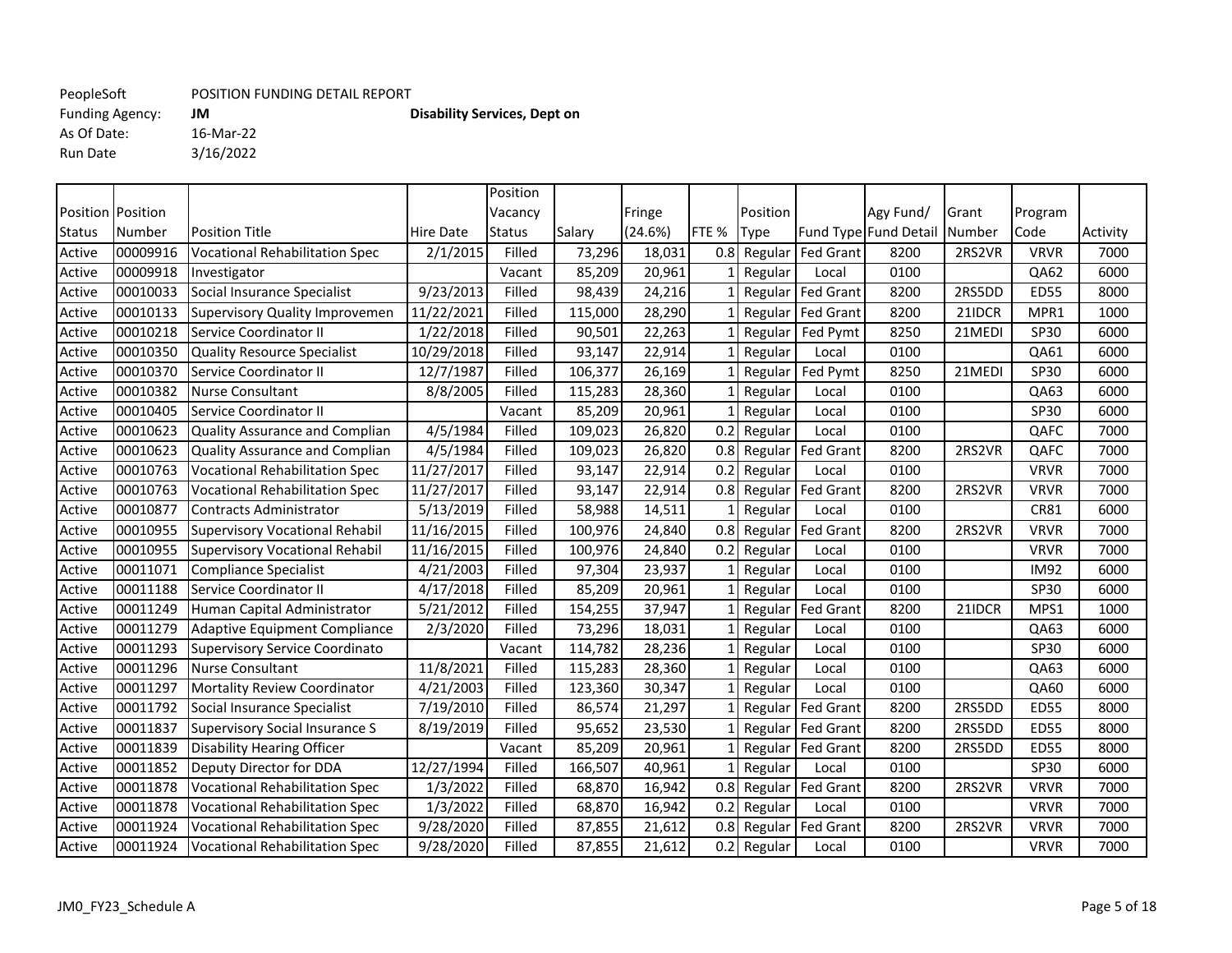As Of Date: Run Date 3/16/2022

|                     |          |                                       |                  | Position      |         |         |       |             |                   |                       |        |             |          |
|---------------------|----------|---------------------------------------|------------------|---------------|---------|---------|-------|-------------|-------------------|-----------------------|--------|-------------|----------|
| Position   Position |          |                                       |                  | Vacancy       |         | Fringe  |       | Position    |                   | Agy Fund/             | Grant  | Program     |          |
| <b>Status</b>       | Number   | <b>Position Title</b>                 | <b>Hire Date</b> | <b>Status</b> | Salary  | (24.6%) | FTE % | Type        |                   | Fund Type Fund Detail | Number | Code        | Activity |
| Active              | 00011986 | Supervisory Vocational Rehabil        | 9/21/2015        | Filled        | 100,976 | 24,840  | 0.8   | Regular     | <b>Fed Grant</b>  | 8200                  | 2RS2VR | <b>VRVR</b> | 7000     |
| Active              | 00011986 | Supervisory Vocational Rehabil        | 9/21/2015        | Filled        | 100,976 | 24,840  | 0.2   | Regular     | Local             | 0100                  |        | <b>VRVR</b> | 7000     |
| Active              | 00012013 | Human Resources Specialist            | 11/16/1998       | Filled        | 109,528 | 26,944  |       | Regular     | Local             | 0100                  |        | MPS1        | 1000     |
| Active              | 00012244 | <b>Management Analyst</b>             | 4/15/2019        | Filled        | 100,926 | 24,828  | 0.8   | Regular     | <b>Fed Grant</b>  | 8200                  | 2RS2VR | <b>VROP</b> | 7000     |
| Active              | 00012244 | <b>Management Analyst</b>             | 4/15/2019        | Filled        | 100,926 | 24,828  | 0.2   | Regular     | Local             | 0100                  |        | <b>VROP</b> | 7000     |
| Active              | 00012309 | Social Insurance Specialist           | 4/27/2020        | Filled        | 75,509  | 18,575  |       |             | Regular Fed Grant | 8200                  | 2RS5DD | <b>ED55</b> | 8000     |
| Active              | 00012389 | <b>Employment Coordinator</b>         | 8/12/2013        | Filled        | 98,439  | 24,216  | 0.8   |             | Regular Fed Grant | 8200                  | 2RS2VR | <b>VRVR</b> | 7000     |
| Active              | 00012389 | <b>Employment Coordinator</b>         | 8/12/2013        | Filled        | 98,439  | 24,216  | 0.2   | Regular     | Local             | 0100                  |        | <b>VRVR</b> | 7000     |
| Active              | 00012655 | Service Coordinator II                | 2/20/2007        | Filled        | 98,439  | 24,216  |       | Regular     | Local             | 0100                  |        | <b>SP30</b> | 6000     |
| Active              | 00012666 | Social Insurance Assistant            | 7/28/2014        | Filled        | 66,868  | 16,450  |       | Regular     | <b>Fed Grant</b>  | 8200                  | 2RS5DD | <b>ED55</b> | 8000     |
| Active              | 00012739 | <b>Vocational Rehabilitation Spec</b> |                  | Vacant        | 85,209  | 20,961  | 0.2   | Regular     | Local             | 0100                  |        | <b>VRVR</b> | 7000     |
| Active              | 00012739 | Vocational Rehabilitation Spec        |                  | Vacant        | 85,209  | 20,961  | 0.8   | Regular     | <b>Fed Grant</b>  | 8200                  | 2RS2VR | <b>VRVR</b> | 7000     |
| Active              | 00012880 | Information Technology Special        | 12/15/2003       | Filled        | 115,262 | 28,354  |       | Regular     | Local             | 0100                  |        | MIT1        | 1000     |
| Active              | 00012947 | Service Coordinator II                | 2/17/2009        | Filled        | 98,439  | 24,216  |       | Regular     | Local             | 0100                  |        | <b>SP30</b> | 6000     |
| Active              | 00012993 | Vocational Rehabilitation Spec        | 8/19/2019        | Filled        | 85,209  | 20,961  | 0.8   | Regular     | <b>Fed Grant</b>  | 8200                  | 2RS2VR | <b>VRVR</b> | 7000     |
| Active              | 00012993 | Vocational Rehabilitation Spec        | 8/19/2019        | Filled        | 85,209  | 20,961  | 0.2   | Regular     | Local             | 0100                  |        | <b>VRVR</b> | 7000     |
| Active              | 00013092 | Social Insurance Specialist           | 8/16/2021        | Filled        | 73,296  | 18,031  |       | Regular     | <b>Fed Grant</b>  | 8200                  | 2RS5DD | <b>ED55</b> | 8000     |
| Active              | 00013170 | Service Coordinator II                | 5/23/2011        | Filled        | 109,023 | 26,820  |       | Regular     | Local             | 0100                  |        | <b>SP30</b> | 6000     |
| Active              | 00013562 | <b>Nurse Consultant</b>               | 9/23/2013        | Filled        | 115,283 | 28,360  |       | Regular     | Local             | 0100                  |        | QA63        | 6000     |
| Active              | 00014000 | Social Insurance Specialist           |                  | Vacant        | 68,870  | 16,942  |       | Regular     | <b>Fed Grant</b>  | 8200                  | 2RS5DD | <b>ED55</b> | 8000     |
| Active              | 00014161 | <b>Clinical Psychologist</b>          | 2/16/2010        | Filled        | 149,496 | 36,776  |       | Regular     | Local             | 0100                  |        | QA63        | 6000     |
| Active              | 00014377 | Contract Administrator                | 1/30/2012        | Filled        | 98,439  | 24,216  | 0.2   | Regular     | Local             | 0100                  |        | <b>VROP</b> | 7000     |
| Active              | 00014377 | Contract Administrator                | 1/30/2012        | Filled        | 98,439  | 24,216  |       | 0.8 Regular | <b>Fed Grant</b>  | 8200                  | 2RS2VR | <b>VROP</b> | 7000     |
| Active              | 00014465 | Social Insurance Specialist           |                  | Vacant        | 68,870  | 16,942  |       | Regular     | <b>Fed Grant</b>  | 8200                  | 2RS5DD | <b>ED55</b> | 8000     |
| Active              | 00015216 | Social Insurance Specialist           | 9/22/2014        | Filled        | 88,787  | 21,842  |       |             | Regular Fed Grant | 8200                  | 2RS5DD | <b>ED55</b> | 8000     |
| Active              | 00015268 | Service Coordinator II                | 2/22/2016        | Filled        | 93,147  | 22,914  |       | Regular     | Local             | 0100                  |        | SP30        | 6000     |
| Active              | 00015394 | <b>Client Services Liaison</b>        | 1/3/2012         | Filled        | 101,085 | 24,867  |       | Regular     | Local             | 0100                  |        | <b>CR80</b> | 6000     |
| Active              | 00015477 | Supervisory Service Coordinato        |                  | Vacant        | 114,782 | 28,236  |       | Regular     | Local             | 0100                  |        | <b>SP30</b> | 6000     |
| Active              | 00015540 | Supervisory Service Coordinato        | 11/13/2006       | Filled        | 106,714 | 26,252  |       | Regular     | Local             | 0100                  |        | SP30        | 6000     |
| Active              | 00015553 | Management Analyst                    |                  | Vacant        | 77,649  | 19,102  |       | 0.8 Regular | <b>Fed Grant</b>  | 8200                  | 2RS2VR | QAFC        | 7000     |
| Active              | 00015553 | <b>Management Analyst</b>             |                  | Vacant        | 77,649  | 19,102  |       | 0.2 Regular | Local             | 0100                  |        | QAFC        | 7000     |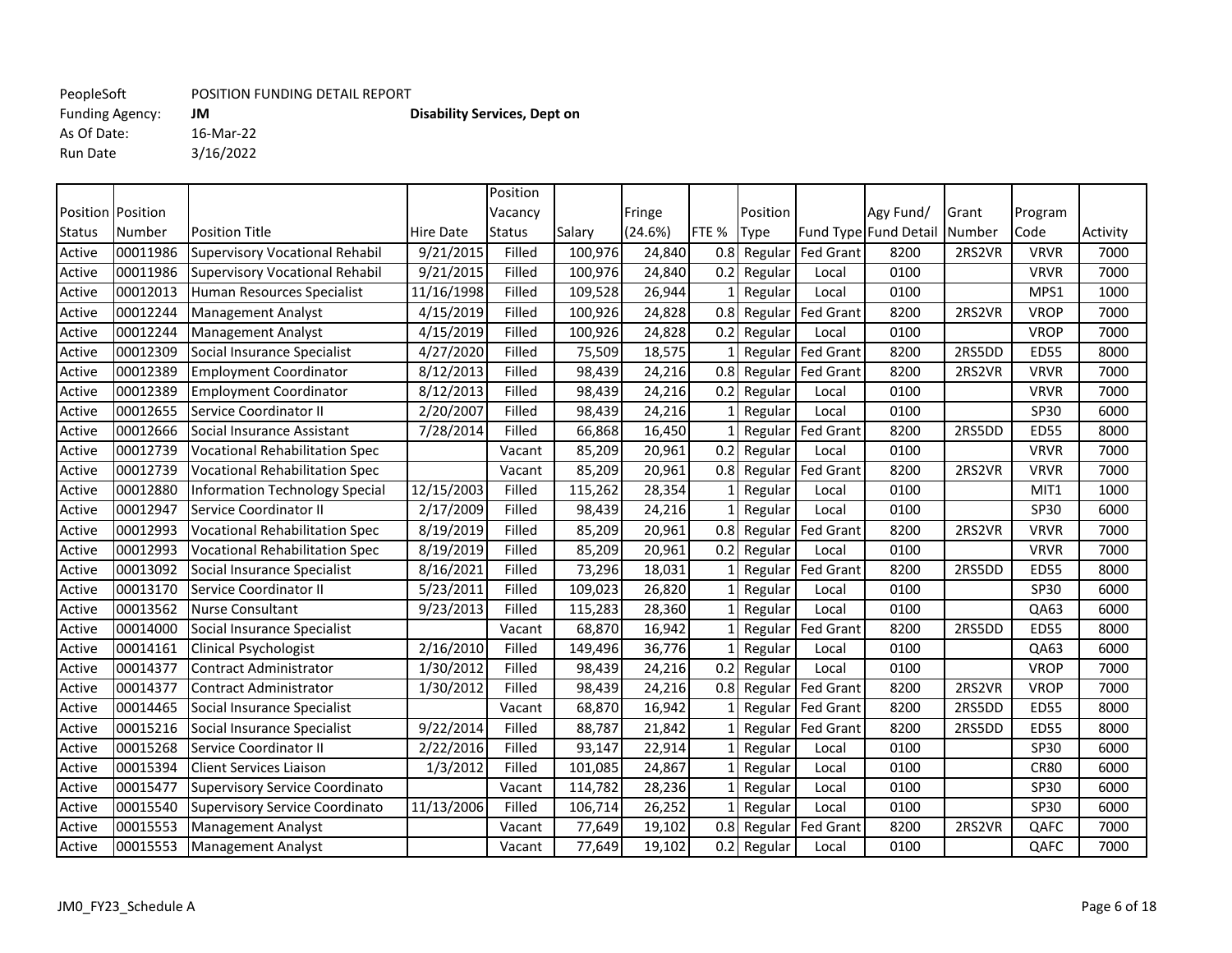As Of Date:<br>Run Date 3/16/2022

|                     |          |                                       |                  | Position      |         |         |       |             |                   |                       |        |             |          |
|---------------------|----------|---------------------------------------|------------------|---------------|---------|---------|-------|-------------|-------------------|-----------------------|--------|-------------|----------|
| Position   Position |          |                                       |                  | Vacancy       |         | Fringe  |       | Position    |                   | Agy Fund/             | Grant  | Program     |          |
| Status              | Number   | <b>Position Title</b>                 | <b>Hire Date</b> | <b>Status</b> | Salary  | (24.6%) | FTE % | <b>Type</b> |                   | Fund Type Fund Detail | Number | Code        | Activity |
| Active              | 00015584 | Program Analyst (QRU)                 | 4/11/2005        | Filled        | 115,717 | 28,466  |       | Regular     | Fed Pymt          | 8250                  | 21MEDI | QA62        | 6000     |
| Active              | 00015653 | Vocational Rehabilitation Spec        | 1/28/1991        | Filled        | 103,731 | 25,518  | 0.2   | Regular     | Local             | 0100                  |        | <b>VRVR</b> | 7000     |
| Active              | 00015653 | <b>Vocational Rehabilitation Spec</b> | 1/28/1991        | Filled        | 103,731 | 25,518  | 0.8   | Regular     | <b>Fed Grant</b>  | 8200                  | 2RS2VR | <b>VRVR</b> | 7000     |
| Active              | 00015728 | Service Coordinator II (Biling        | 2/6/2017         | Filled        | 93,147  | 22,914  |       | Regular     | Local             | 0100                  |        | <b>SP30</b> | 6000     |
| Active              | 00015949 | <b>Quality Resource Specialist</b>    | 7/29/2002        | Filled        | 101,085 | 24,867  |       | Regular     | Local             | 0100                  |        | QA61        | 6000     |
| Active              | 00015950 | Program Manager (Sensory Unit)        |                  | Vacant        | 132,000 | 32,472  | 0.2   | Regular     | Local             | 0100                  |        | <b>BVRS</b> | 7000     |
| Active              | 00015950 | Program Manager (Sensory Unit)        |                  | Vacant        | 132,000 | 32,472  | 0.8   |             | Regular Fed Grant | 8200                  | 2RS2VR | <b>BVRS</b> | 7000     |
| Active              | 00016002 | Requisitioner                         | 10/15/1996       | Filled        | 66,868  | 16,450  | 0.8   |             | Regular Fed Grant | 8200                  | 2RS2VR | <b>VROP</b> | 7000     |
| Active              | 00016002 | Requisitioner                         | 10/15/1996       | Filled        | 66,868  | 16,450  | 0.2   | Regular     | Local             | 0100                  |        | <b>VROP</b> | 7000     |
| Active              | 00016035 | Service Coordinator II                | 6/23/2008        | Filled        | 98,439  | 24,216  |       | Regular     | Fed Pymt          | 8250                  | 21MEDI | <b>SP30</b> | 6000     |
| Active              | 00016085 | Human Resources Specialist (Hu        |                  | Vacant        | 77,649  | 19,102  |       | Regular     | Local             | 0100                  |        | MTE1        | 1000     |
| Active              | 00016093 | <b>Rehabilitation Assistant</b>       | 10/3/2005        | Filled        | 63,556  | 15,635  | 0.8   |             | Regular Fed Grant | 8200                  | 2RS2VR | <b>VRVR</b> | 7000     |
| Active              | 00016093 | <b>Rehabilitation Assistant</b>       | 10/3/2005        | Filled        | 63,556  | 15,635  | 0.2   | Regular     | Local             | 0100                  |        | <b>VRVR</b> | 7000     |
| Active              | 00016261 | <b>Supervisory Vocational Rehabil</b> |                  | Vacant        | 114,782 | 28,236  | 0.8   |             | Regular Fed Grant | 8200                  | 2RS2VR | QAFC        | 7000     |
| Active              | 00016261 | <b>Supervisory Vocational Rehabil</b> |                  | Vacant        | 114,782 | 28,236  | 0.2   | Regular     | Local             | 0100                  |        | QAFC        | 7000     |
| Active              | 00016300 | <b>Vocational Rehabilitation Spec</b> | 4/29/2019        | Filled        | 90,501  | 22,263  | 0.8   |             | Regular Fed Grant | 8200                  | 2RS2VR | <b>VRVR</b> | 7000     |
| Active              | 00016300 | <b>Vocational Rehabilitation Spec</b> | 4/29/2019        | Filled        | 90,501  | 22,263  | 0.2   | Regular     | Local             | 0100                  |        | <b>VRVR</b> | 7000     |
| Active              | 00016332 | <b>Quality Resource Specialist</b>    | 9/26/1995        | Filled        | 101,085 | 24,867  |       | Regular     | Local             | 0100                  |        | QA61        | 6000     |
| Active              | 00016454 | <b>Contract Administrator</b>         | 6/18/2012        | Filled        | 103,731 | 25,518  | 0.8   |             | Regular Fed Grant | 8200                  | 2RS2VR | <b>VRVR</b> | 7000     |
| Active              | 00016454 | <b>Contract Administrator</b>         | 6/18/2012        | Filled        | 103,731 | 25,518  | 0.2   | Regular     | Local             | 0100                  |        | <b>VRVR</b> | 7000     |
| Active              | 00016732 | <b>Supervisory Resource Specialis</b> | 9/20/2004        | Filled        | 125,536 | 30,882  |       | Regular     | Local             | 0100                  |        | <b>CR81</b> | 6000     |
| Active              | 00016839 | <b>Vocational Rehabilitation Spec</b> | 4/18/2017        | Filled        | 95,793  | 23,565  | 0.2   | Regular     | Local             | 0100                  |        | <b>VRVR</b> | 7000     |
| Active              | 00016839 | <b>Vocational Rehabilitation Spec</b> | 4/18/2017        | Filled        | 95,793  | 23,565  | 0.8   |             | Regular Fed Grant | 8200                  | 2RS2VR | <b>VRVR</b> | 7000     |
| Active              | 00016874 | Service Coordinator II (Biling        | 3/20/2017        | Filled        | 93,147  | 22,914  |       | Regular     | Local             | 0100                  |        | SP30        | 6000     |
| Active              | 00016879 | Interpreter (ASL)                     | 1/7/2019         | Filled        | 99,323  | 24,433  | 0.2   | Regular     | Local             | 0100                  |        | <b>VRVR</b> | 7000     |
| Active              | 00016879 | Interpreter (ASL)                     | 1/7/2019         | Filled        | 99,323  | 24,433  | 0.8   |             | Regular Fed Grant | 8200                  | 2RS2VR | <b>VRVR</b> | 7000     |
| Active              | 00017986 | <b>Community Liaison Specialist</b>   | 4/18/2006        | Filled        | 109,023 | 26,820  |       | Regular     | Local             | 0100                  |        | <b>CR83</b> | 6000     |
| Active              | 00018136 | Program Support Assistant (OA)        | 4/30/2018        | Filled        | 52,252  | 12,854  |       |             | Regular Fed Grant | 8200                  | 21IDCR | <b>PM91</b> | 1000     |
| Active              | 00018315 | <b>Business Services Technician</b>   | 3/29/2021        | Filled        | 62,122  | 15,282  | 0.8   |             | Regular Fed Grant | 8200                  | 2RS2VR | <b>VROP</b> | 7000     |
| Active              | 00018315 | <b>Business Services Technician</b>   | 3/29/2021        | Filled        | 62,122  | 15,282  | 0.2   | Regular     | Local             | 0100                  |        | <b>VROP</b> | 7000     |
| Active              | 00018363 | Service Coordinator II                | 5/30/2018        | Filled        | 98,439  | 24,216  | 1     | Regular     | Local             | 0100                  |        | SP30        | 6000     |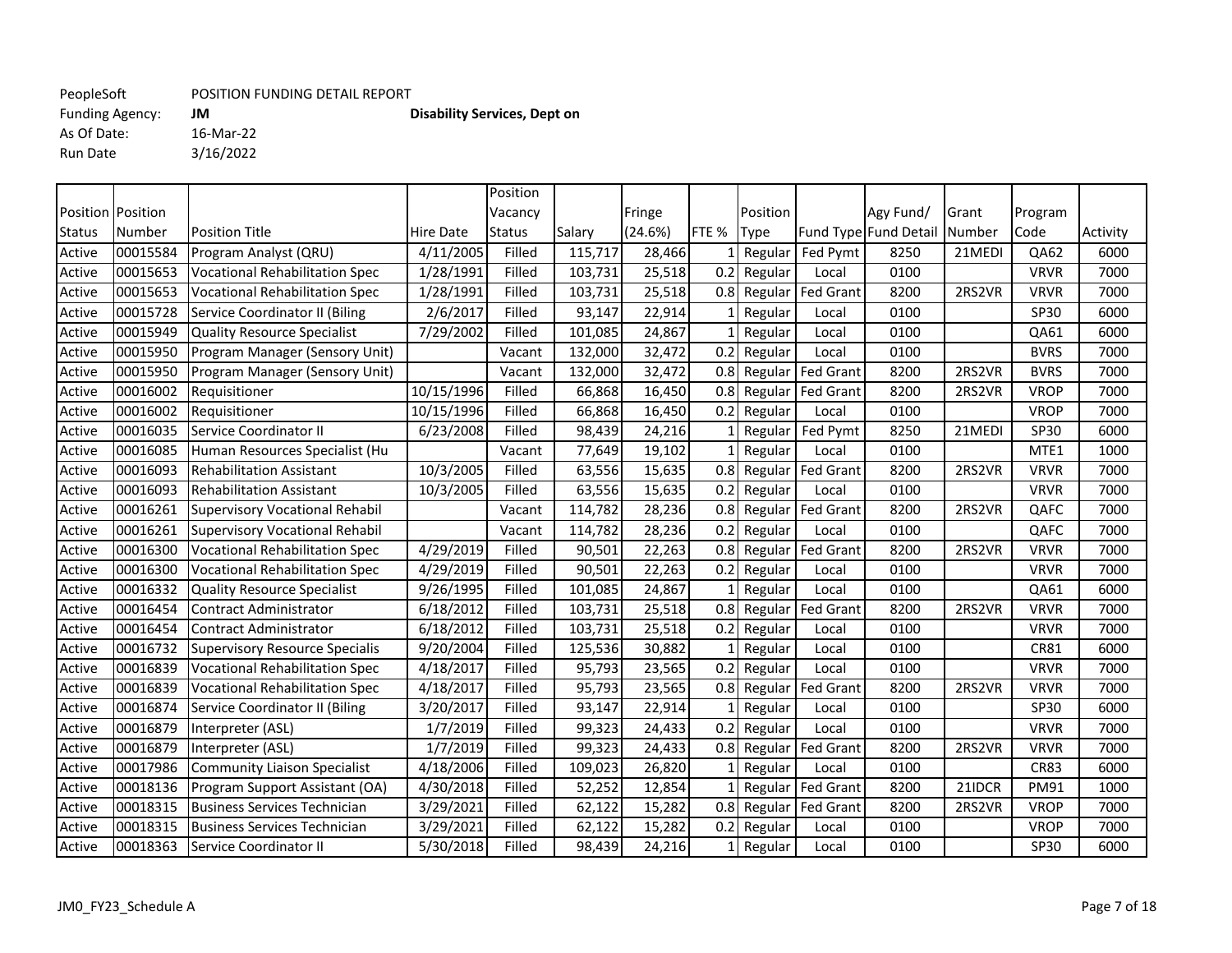Funding Agency: **JM Disability Services, Dept on**<br>As Of Date: 16-Mar-22 As Of Date:<br>Run Date 3/16/2022

|                     |          |                                       |                  | Position      |         |         |       |             |                       |                       |        |             |          |
|---------------------|----------|---------------------------------------|------------------|---------------|---------|---------|-------|-------------|-----------------------|-----------------------|--------|-------------|----------|
| Position   Position |          |                                       |                  | Vacancy       |         | Fringe  |       | Position    |                       | Agy Fund/             | Grant  | Program     |          |
| Status              | Number   | <b>Position Title</b>                 | <b>Hire Date</b> | <b>Status</b> | Salary  | (24.6%) | FTE % | <b>Type</b> |                       | Fund Type Fund Detail | Number | Code        | Activity |
| Active              | 00018487 | <b>Administrative Specialist</b>      | 12/8/2008        | Filled        | 99,323  | 24,433  |       | Regular     | <b>Fed Grant</b>      | 8200                  | 21IDCR | MPR1        | 1000     |
| Active              | 00018861 | <b>Benefits Specialist</b>            | 12/21/2009       | Filled        | 103,731 | 25,518  | 0.2   | Regular     | Local                 | 0100                  |        | <b>VRVR</b> | 7000     |
| Active              | 00018861 | <b>Benefits Specialist</b>            | 12/21/2009       | Filled        | 103,731 | 25,518  | 0.8   |             | Regular Fed Grant     | 8200                  | 2RS2VR | <b>VRVR</b> | 7000     |
| Active              | 00019422 | Service Coordinator II                | 7/18/2011        | Filled        | 98,439  | 24,216  |       | Regular     | Fed Pymt              | 8250                  | 21MEDI | <b>SP30</b> | 6000     |
| Active              | 00019542 | <b>IT Project Manager</b>             | 8/22/2016        | Filled        | 99,327  | 24,434  | 0.8   | Regular     | <b>Fed Grant</b>      | 8200                  | 2RS2VR | <b>VROP</b> | 7000     |
| Active              | 00019542 | <b>IT Project Manager</b>             | 8/22/2016        | Filled        | 99,327  | 24,434  | 0.2   | Regular     | Local                 | 0100                  |        | <b>VROP</b> | 7000     |
| Active              | 00019706 | HUMAN RESOURCES SPECIALIST EN         | 8/1/2011         | Filled        | 72,834  | 17,917  |       |             | Regular Fed Grant     | 8200                  | 21IDCR | MPS1        | 1000     |
| Active              | 00019720 | Service Coordinator II                | 5/20/2013        | Filled        | 93,147  | 22,914  |       | Regular     | Local                 | 0100                  |        | <b>SP30</b> | 6000     |
| Active              | 00019874 | Policy Analyst (SOPPI)                | 12/29/2014       | Filled        | 99,323  | 24,433  |       |             | 0.8 Regular Fed Grant | 8200                  | 2RS2VR | QAFC        | 7000     |
| Active              | 00019874 | Policy Analyst (SOPPI)                | 12/29/2014       | Filled        | 99,323  | 24,433  | 0.2   | Regular     | Local                 | 0100                  |        | QAFC        | 7000     |
| Active              | 00020019 | <b>Vocational Rehabilitation Spec</b> | 6/24/2019        | Filled        | 73,296  | 18,031  | 0.8   |             | Regular Fed Grant     | 8200                  | 2RS2VR | <b>VRVR</b> | 7000     |
| Active              | 00020019 | <b>Vocational Rehabilitation Spec</b> | 6/24/2019        | Filled        | 73,296  | 18,031  | 0.2   | Regular     | Local                 | 0100                  |        | <b>VRVR</b> | 7000     |
| Active              | 00020051 | Social Insurance Specialist           | 8/16/2021        | Filled        | 73,296  | 18,031  |       |             | Regular Fed Grant     | 8200                  | 2RS5DD | <b>ED55</b> | 8000     |
| Active              | 00020070 | Program Manager                       | 10/15/2018       | Filled        | 116,430 | 28,642  | 0.2   | Regular     | Local                 | 0100                  |        | <b>VRVR</b> | 7000     |
| Active              | 00020070 | Program Manager                       | 10/15/2018       | Filled        | 116,430 | 28,642  |       |             | 0.8 Regular Fed Grant | 8200                  | 2RS2VR | <b>VRVR</b> | 7000     |
| Active              | 00020157 | <b>Staff Assistant</b>                | 8/30/2010        | Filled        | 70,818  | 17,421  |       |             | Regular Fed Grant     | 8200                  | 2RS5DD | <b>ED55</b> | 8000     |
| Active              | 00020205 | <b>Vocational Rehabilitation Spec</b> | 3/10/2014        | Filled        | 98,439  | 24,216  |       | 0.2 Regular | Local                 | 0100                  |        | <b>VRVR</b> | 7000     |
| Active              | 00020205 | <b>Vocational Rehabilitation Spec</b> | 3/10/2014        | Filled        | 98,439  | 24,216  | 0.8   |             | Regular Fed Grant     | 8200                  | 2RS2VR | <b>VRVR</b> | 7000     |
| Active              | 00020358 | <b>ACCOUNTING TECHNICIAN</b>          | 7/9/2007         | Filled        | 73,596  | 18,105  |       | Regular     | Fed Pymt              | 8250                  | 21MEDI | 134F        | 100F     |
| Active              | 00020520 | Financial Services Technician         | 4/17/2007        | Filled        | 69,037  | 16,983  | 0.8   |             | Regular Fed Grant     | 8200                  | 2RS2VR | <b>BVRS</b> | 7000     |
| Active              | 00020520 | Financial Services Technician         | 4/17/2007        | Filled        | 69,037  | 16,983  | 0.2   | Regular     | Local                 | 0100                  |        | <b>BVRS</b> | 7000     |
| Active              | 00020551 | <b>Grants Management Specialist</b>   |                  | Vacant        | 98,176  | 24,151  | 0.2   | Regular     | Local                 | 0100                  |        | <b>BVRS</b> | 7000     |
| Active              | 00020551 | <b>Grants Management Specialist</b>   |                  | Vacant        | 98,176  | 24,151  | 0.8   |             | Regular Fed Grant     | 8200                  | 2RS2VR | <b>BVRS</b> | 7000     |
| Active              | 00020625 | Program Monitor                       |                  | Vacant        | 68,870  | 16,942  | 0.8   | Regular     | <b>Fed Grant</b>      | 8200                  | 2RS2VR | <b>BVRS</b> | 7000     |
| Active              | 00020625 | Program Monitor                       |                  | Vacant        | 68,870  | 16,942  | 0.2   | Regular     | Local                 | 0100                  |        | <b>BVRS</b> | 7000     |
| Active              | 00020639 | Service Coordinator II                | 4/17/2018        | Filled        | 85,209  | 20,961  |       | Regular     | Local                 | 0100                  |        | <b>SP30</b> | 6000     |
| Active              | 00020668 | <b>Vocational Rehabilitation Spec</b> | 11/25/2019       | Filled        | 85,209  | 20,961  |       |             | 0.8 Regular Fed Grant | 8200                  | 2RS2VR | <b>VRVR</b> | 7000     |
| Active              | 00020668 | <b>Vocational Rehabilitation Spec</b> | 11/25/2019       | Filled        | 85,209  | 20,961  | 0.2   | Regular     | Local                 | 0100                  |        | <b>VRVR</b> | 7000     |
| Active              | 00020856 | <b>Financial Analyst</b>              |                  | Vacant        | 89,457  | 22,006  |       | Regular     | Local                 | 0100                  |        | MPR1        | 1000     |
| Active              | 00020933 | <b>Quality Resource Specialist</b>    | 2/14/2022        | Filled        | 93,147  | 22,914  |       | Regular     | Local                 | 0100                  |        | QA61        | 6000     |
| Active              | 00020991 | <b>Vocational Rehabilitation Spec</b> | 5/24/2010        | Filled        | 103,731 | 25,518  |       |             | 0.8 Regular Fed Grant | 8200                  | 2RS2VR | <b>BVIS</b> | 7000     |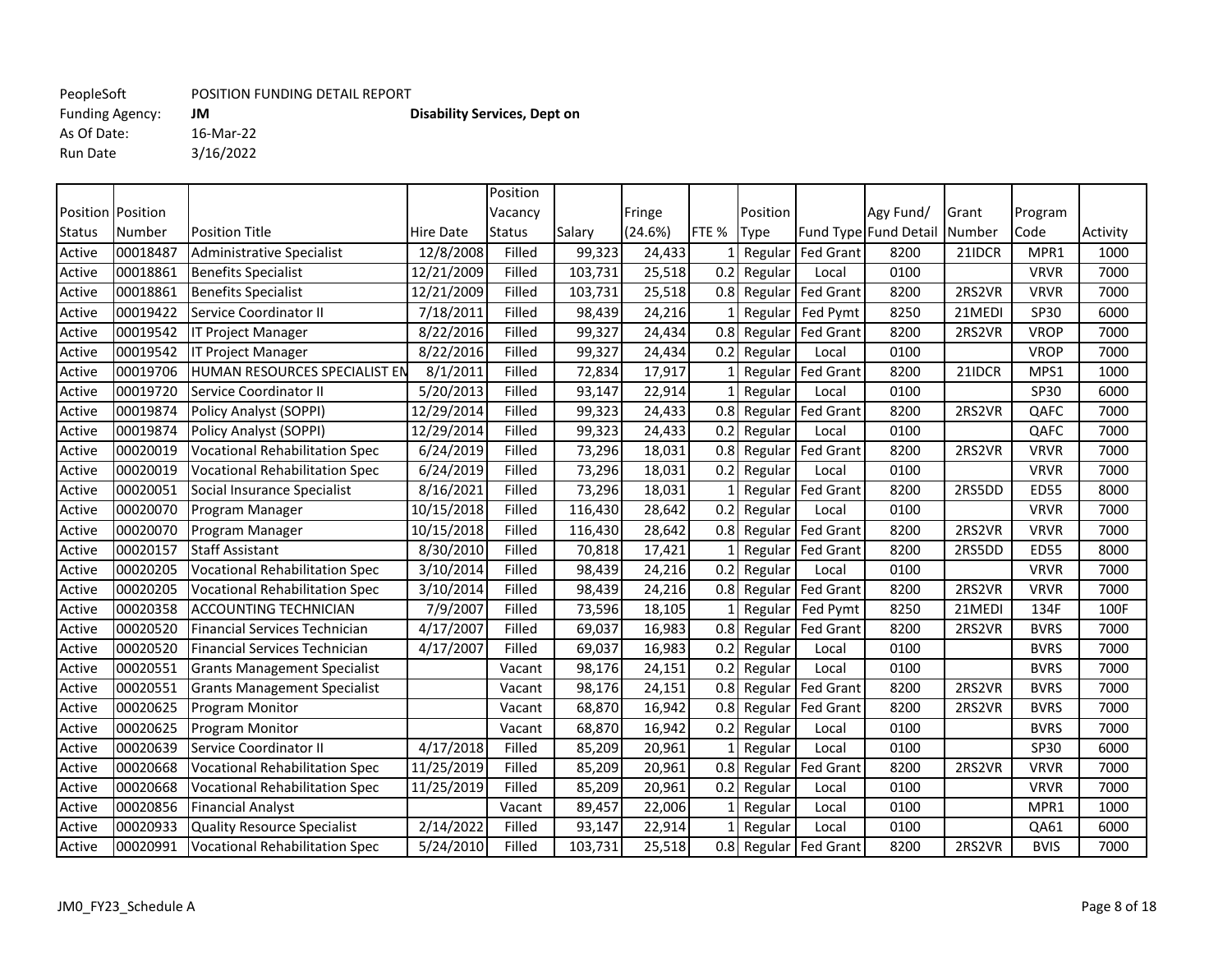As Of Date: 16-Mar-22 Run Date 3/16/2022

Funding Agency: **JM Disability Services, Dept on**

Position Position Status Number Position Title **Hire Date** Position Vacancy Status Salary Fringe (24.6%) FTE % Position Type Fund Type Fund Detail Agy Fund/ Grant Number Program Code Activity Active 00020991 Vocational Rehabilitation Spec | 5/24/2010 | Filled | 103,731 25,518 0.2 Regular Local | 0100 | | | BVIS | 7000 Active 00021041 Supervisory Service Coordinato | 5/16/2016| Filled | 95,652| 23,530| 1| Regular | Local | 0100 | | | SP30 | 6000 Active |00021127 |Chief of Staff |12/15/2003| Filled | 188,363| 46,337| 1| Regular | Local | 0100 | | PM91 | 1000 Active 00021203 Medicaid Waiver Specialist | 6/4/2012 Filled | 101,085 24,867 | 1 Regular Fed Pymt | 8250 | 21MEDI | CR82 | 6000 Active |00021272 |Service Coordinator II | 5/17/2004| Filled | 101,085| 24,867| 1| Regular | Local | 0100 | | | SP30 | 6000 Active 00021364 Nurse Consultant 12/6/2021 Filled 111,562 27,444 1 Regular Local 0100 | QA63 6000 Active 100021449 Program Support Assistant 1 1/3/2022 Filled 1 53,620 13,191 1 Term Local 1 0100 1 MPR1 1000 Active 00021526 Service Coordinator II 8/19/2019 Filled 85,209 20,961 1 Regular Fed Pymt 8250 21MEDI SP30 6000 Active |00021610 |Investigator |10/30/2017| Filled | 101,085| 24,867| 1| Regular | Local | 0100 | | QA61 | 6000 Active 00021646 Program Support Assistant (OA) | 12/6/2021 | Filled | 50,607 | 12,449 | 1 Regular | Fed Pymt | 8250 | 21MEDI | CR82 | 6000 Active 00021719 Program Development Specialist | 4/4/2016 | Filled | 100,926 | 24,828 | 1 Regular | Local | 0100 | MPR1 | 1000 | MPR1 | 1000 | MPR1 | 1000 | MPR1 | 1000 | MPR1 | 1000 | MPR1 | 1000 | MPR1 | 1000 | MPR1 | 10 Active 000021853 Vocational Rehabilitation Spec 2/17/2009 Filled 82,148 20,208 0.2 Regular Local 0100 VRVR 7000 Active 100021853 Vocational Rehabilitation Spec 1 2/17/2009 Filled 1 82,148 20,208 0.8 Regular Fed Grant 8200 2RS2VR VRVR 7000 Active |00021898 |Investigator | 6/26/2017| Filled | 95,793| 23,565| 1| Regular | Local | 0100 | | QA62 | 6000 Active 00021907 Ticket-to-Work Specialist (12/19/1988 Filled 88,787 21,842 0.2 Regular Local 0100 VAOP X000 VROP 7000 Active 00021907 Ticket-to-Work Specialist 12/19/1988 Filled 88,787 21,842 0.8 Regular Fed Grant 8200 2RS2VR VROP 7000 Active 100022168 Vocational Rehabilitation Spec 1 5/1/2017 Filled 1 95,793 23,565 0.8 Regular Fed Grant 8200 2RS2VR VRVR 1 7000 Active 00022168 Vocational Rehabilitation Spec | 5/1/2017 Filled | 95,793 23,565 0.2 Regular Local | 0100 | | VRVR | 7000 Active 00022295 Service Coordinator I | 4/27/2020 Filled | 75,509 18,575 | 1 Regular | Local | 0100 | | | SP30 | 6000 Active 00022531 Rehabilitation Assistant | 3/28/1988 Filled | 66,868 16,450 0.2 Regular Local | 0100 | | | VRVR | 7000 Active 00022531 Rehabilitation Assistant 1 3/28/1988 Filled 66,868 16,450 0.8 Regular Fed Grant 8200 2RS2VR VRVR 7000 Active 00022820 Requisitioner | 11/26/2018 Filled | 55,276 13,598 | 1 Regular Local | 0100 | | CR81 | 6000 Active 00022901 Medicaid Waiver Specialist 3/7/2016 Filled 90,501 22,263 1 Regular Fed Pymt 8250 21MEDI CR82 6000 Active 00022941 Employment Coordinator 3/29/2021 Filled 85,209 20,961 0.2 Regular Local 0100 VRVR 7000 Active 00022941 Employment Coordinator 3/29/2021 Filled 85,209 20,961 0.8 Regular Fed Grant 8200 2RS2VR VRVR 7000 Active |00023205 |Program Support Assistant | 6/13/2016| Filled | 48,656 | 11,969 | 0.8 Regular Fed Grant | 8200 | 2RS2VR | VROP | 7000 Active 00023205 Program Support Assistant | 6/13/2016 Filled | 48,656 11,969 0.2 Regular Local | 0100 | | VROP | 7000 Active 00023211 Program Support Assistant | 1/2/2001 Filled | 67,324 16,562 0.2 Regular Local | 0100 | | VRVR | 7000 Active (00023211 Program Support Assistant 1 | 1/2/2001 Filled | 67,324 | 16,562 0.8 Regular Fed Grant | 8200 | 2RS2VR | VRVR | 7000 Active 00023553 Service Coordinator II | 8/22/2016 Filled | 93,147 | 22,914 | 1 Regular | Local | 0100 | | | SP30 | 6000 Active 00023570 Supervisory Service Coordinato | 2/5/2007 | Filled | 102,826 | 25,295 | 1 Regular | Local | 0100 | | | SP30 | 6000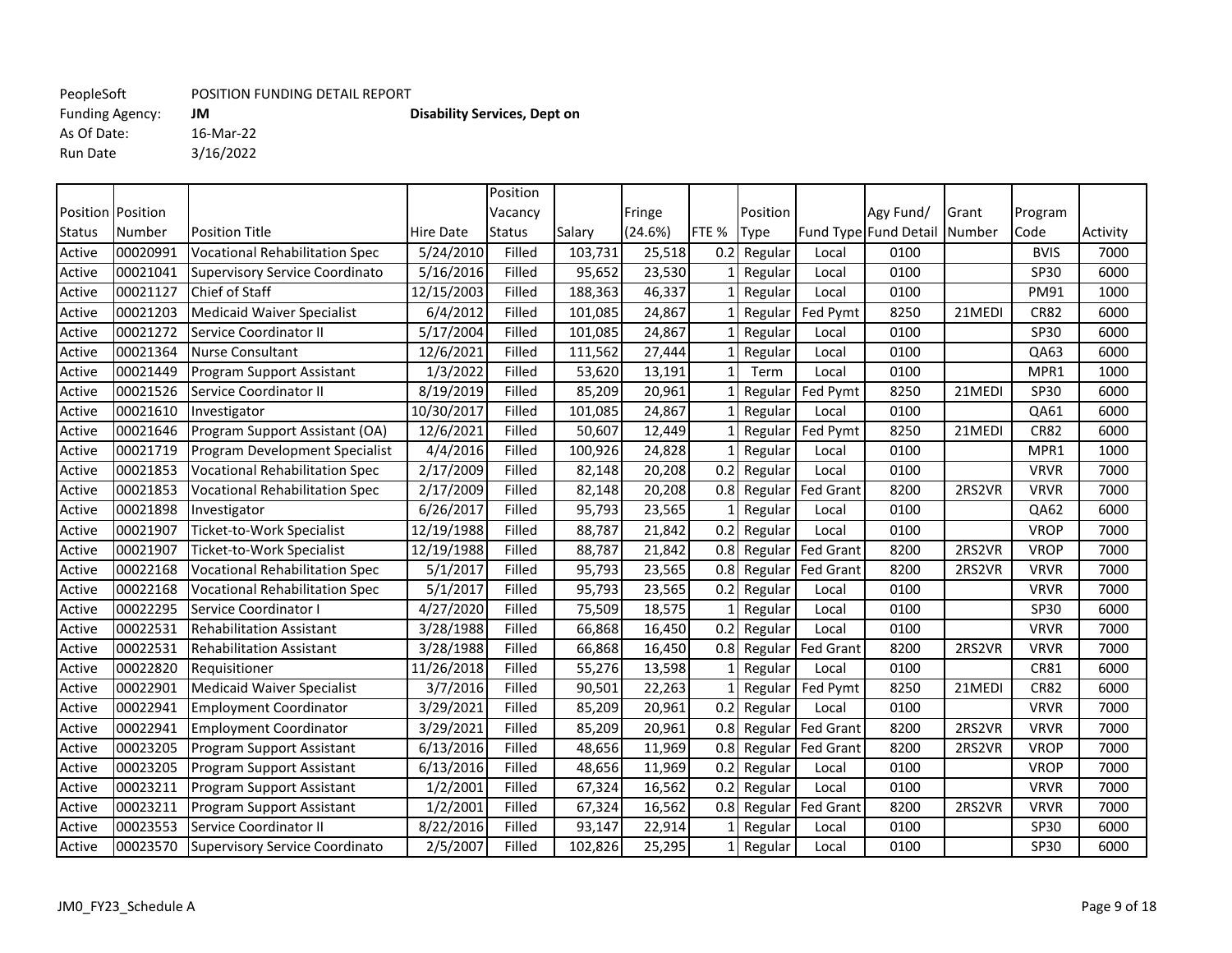As Of Date: 16-Mar-22 Run Date 3/16/2022

Funding Agency: **JM Disability Services, Dept on**

Position Position Status Number Position Title **Hire Date** Position Vacancy Status Salary Fringe (24.6%) FTE % Position Type Fund Type Fund Detail Agy Fund/ Grant Number Program Code Activity Active |00023970 |Vocational Rehabilitation Spec | 1/23/2017 | Filled | 77,722 | 19,120 | 0.8 Regular | Fed Grant | 8200 | 2RS2VR | VRVR | 7000 Active 00023970 Vocational Rehabilitation Spec | 1/23/2017 | Filled | 77,722 | 19,120 | 0.2 Regular | Local | 0100 | | | VRVR | 7000 Active 00024249 Social Insurance Specialist 3/21/2016 Filled 109,023 26,820 1 Regular Fed Grant 8200 2RS5DD ED55 8000 Active 00024392 Program Support Assistant | 9/16/2019 Filled | 45,680 11,237 0.2 Regular Local | 0100 | | VRVR | 7000 Active |00024392 |Program Support Assistant | 9/16/2019| Filled | 45,680 | 11,237 | 0.8 Regular | Fed Grant | 8200 | 2RS2VR | VRVR | 7000 Active |00024487 |Vocational Rehabilitation Spec | 4/1/2019 | Filled | 73,296 | 18,031 | 0.8 Regular Fed Grant | 8200 | 2RS2VR | VRVR | 7000 Active 00024487 Vocational Rehabilitation Spec | 4/1/2019 Filled | 73,296 18,031 0.2 Regular Local | 0100 | | VRVR | 7000 Active 00024583 Business Services Technician ( 11/8/2021 Filled | 52,252 12,854 0.8 Regular Fed Grant | 8200 | 2RS2VR | VROP | 7000 Active 00024583 Business Services Technician | 11/8/2021 Filled | 52,252 12,854 0.2 Regular Local | 0100 | | VROP | 7000 Active 00024652 Support Services Assistant | 8/26/2013 | Filled | 62,122 | 15,282 | 1 Regular | Local | 0100 | MPM1 | 1000 Active 00024688 Service Coordinator II 8/19/2019 Filled 85,209 20,961 1 Regular Fed Pymt 8250 21MEDI SP30 6000 Active 100024910 Information Technology Special 1 Filled 57,162 14,062 1 Regular Fed Grant 8200 2RS5DD ED55 8000 Active 100024960 Vocational Rehabilitation Spec 1 7/23/2018 Filled 1 71,083 17,486 0.2 Regular Local 1 0100 VRVR 1 7000 Active 100024960 Vocational Rehabilitation Spec 1 7/23/2018 Filled 1 71,083 17,486 0.8 Regular Fed Grant 8200 2RS2VR VRVR 1 7000 Active 00024971 Supply Technician | Vacant | 42,704 10,505 | 1 Regular | Local | 0100 | | MPM1 | 1000 Active 100024979 Business Services Technician 11/22/2021 Filled 1 52,252 12,854 1 Regular Local 1 0100 CR81 CR81 6000 Active 100024996 Vocational Rehabilitation Spec 19/3/2019 Filled 195,793 23,565 0.8 Regular Fed Grant 8200 2RS2VR VRVR 7000 Active 00024996 Vocational Rehabilitation Spec | 9/3/2019 Filled | 95,793 23,565 0.2 Regular Local | 0100 | | VRVR | 7000 Active 00025002 Vocational Rehabilitation Spec | 8/19/2019 | Filled | 73,296 | 18,031 | 0.2 Regular | Local | 0100 | | | VRVR | 7000 Active 00025002 Vocational Rehabilitation Spec 8/19/2019 Filled 73,296 18,031 0.8 Regular Fed Grant 8200 2RS2VR VRVR 7000 Active |00025044 |Investigator | 1/28/2013 Filled | 107,620 26,475 | 1 Regular | Local | 0100 | | SP30 | 6000 Active 00025185 Program Support Assistant Vacant | Vacant | 51,964 12,783 0.8 Regular Fed Grant | 8200 | 2RS2VR | VRVR | 7000 Active 00025185 Program Support Assistant Vacant 51,964 12,783 0.2 Regular Local 0100 VRVR 7000 Active 00025227 Program Support Assistant 4/20/1992 Filled 69,037 16,983 0.2 Regular Local 0100 VRVR 7000 Active |00025227 |Program Support Assistant | 4/20/1992| Filled | 69,037| 16,983| 0.8| Regular | Fed Grant | 8200 | 2RS2VR | VRVR | 7000 Active 00025260 Staff Assistant | 4/23/2012 Filled | 72,834 17,917 | 1 Regular | Local | 0100 | | SP30 | 6000 Active |00025279 |Vocational Rehabilitation Spec | 7/17/1998| Filled | 106,377| 26,169| 0.8| Regular | Fed Grant | 8200 | 2RS2VR | VRVR | 7000 Active 00025279 Vocational Rehabilitation Spec | 7/17/1998 | Filled | 106,377 | 26,169 | 0.2 Regular | Local | 0100 | | | VRVR | 7000 Active 00025325 Service Coordinator II | 1/19/2010 Filled | 98,439 24,216 | 1 Regular Local | 0100 | | | SP30 | 6000 Active 100025466 Rehabilitation Assistant 1 6/5/1989 Filled 1 66,868 16,450 0.8 Regular Fed Grant 8200 2RS2VR VRVR 7000 Active 00025466 Rehabilitation Assistant 1 6/5/1989 Filled 1 66,868 16,450 0.2 Regular Local 1 0100 1 1 VRVR 7000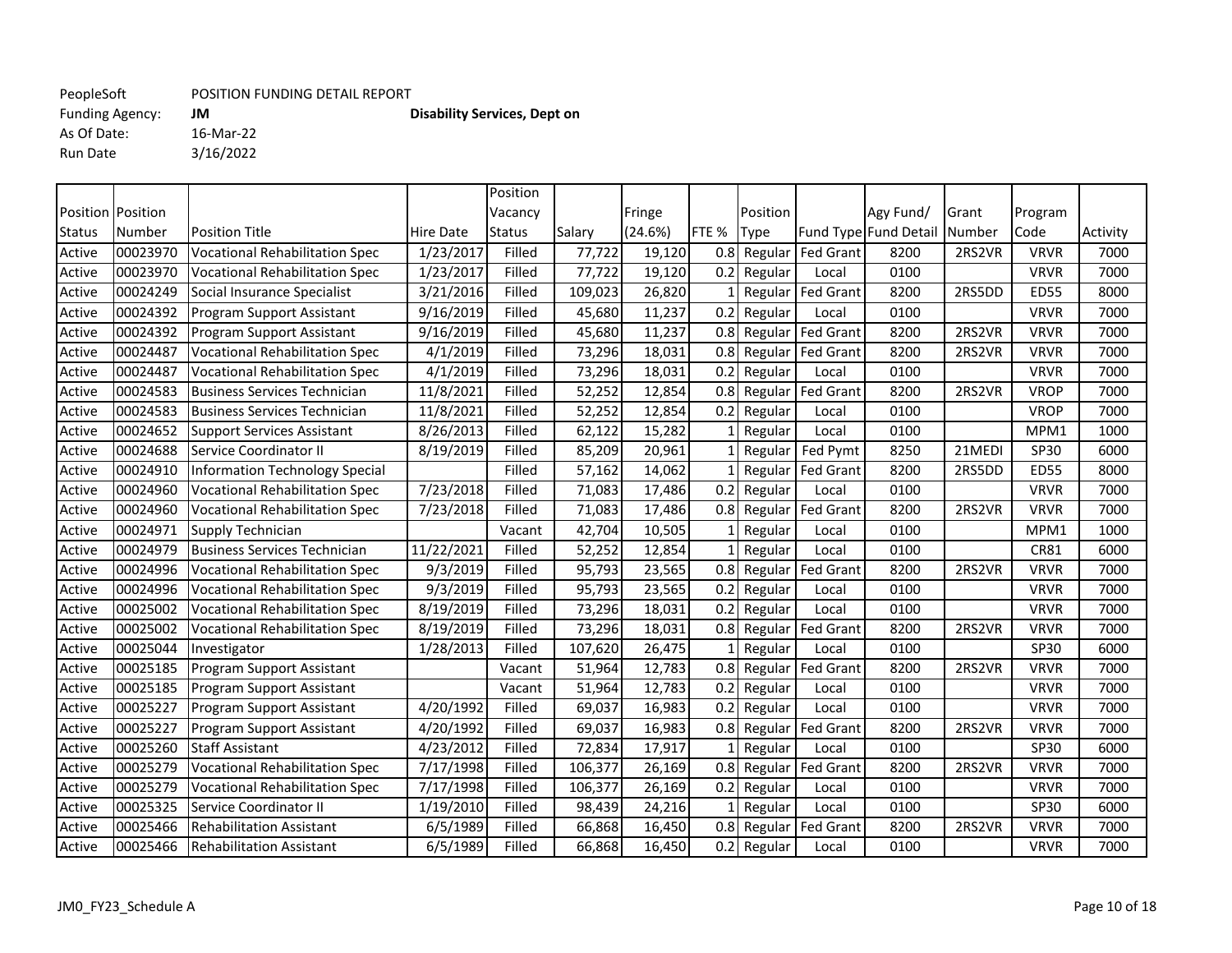Funding Agency: **JM Disability Services, Dept on**<br>As Of Date: 16-Mar-22 As Of Date:<br>Run Date 3/16/2022

| <b>Position</b> Position<br>Position<br>Vacancy<br>Agy Fund/<br>Grant<br>Program<br>Fringe<br>(24.6%)<br>FTE %<br>Fund Type Fund Detail<br>Number<br><b>Position Title</b><br><b>Hire Date</b><br>Salary<br>Number<br>Code<br>Activity<br>Status<br><b>Status</b><br><b>Type</b><br>00025489<br>Filled<br>27,662<br>8250<br>SP30<br>Active<br><b>Supervisory Service Coordinato</b><br>2/22/2005<br>112,446<br>Fed Pymt<br>21MEDI<br>6000<br>Regular<br><b>VRVR</b><br>00025790<br>11/13/2007<br>Filled<br>108,282<br>26,637<br>0.2<br>0100<br>7000<br>Active<br><b>Supervisory Vocational Rehabil</b><br>Regular<br>Local<br>Fed Grant<br>00025790<br>11/13/2007<br>Filled<br>26,637<br>0.8<br>2RS2VR<br><b>VRVR</b><br>Active<br><b>Supervisory Vocational Rehabil</b><br>108,282<br>Regular<br>8200<br>7000<br>Filled<br>8250<br>SP30<br>Active<br>00026070<br>9/4/2007<br>24,216<br>Fed Pymt<br>21MEDI<br>6000<br>Service Coordinator II<br>98,439<br>Regular<br>95,793<br>23,565<br>SP30<br>6000<br>00026231<br>10/5/2015<br>Filled<br>0100<br>Active<br>Service Coordinator II<br>Regular<br>Local<br>00026255<br>26,820<br>Active<br><b>Contract Administrator</b><br>11/13/2018<br>Filled<br>109,026<br>0100<br><b>CR81</b><br>6000<br>Regular<br>Local<br>00026351<br>9/19/2001<br>Filled<br>26,820<br>6000<br>Active<br>Service Coordinator II<br>109,023<br>0100<br>SP30<br>Regular<br>Local<br>00026394<br>11/20/1988<br>Filled<br>26,169<br>Regular Fed Grant<br>2RS2IL<br><b>VRIL</b><br>7000<br>Active<br><b>Vocational Rehabilitation Spec</b><br>106,377<br>8200<br>122F<br>00026507<br>8/21/2017<br>Filled<br>16,042<br>8200<br>21IDCR<br>100F<br>Active<br>Accounts Payable Technician<br>65,211<br>Regular Fed Grant<br>00026710<br>86,574<br>21,297<br>Active<br>Information Technology Special<br>9/5/1995<br>Filled<br>Regular Fed Grant<br>8200<br>21IDCR<br>MIT1<br>1000<br>00026981<br>11,640<br>8000<br>Active<br><b>Medical Support Assistant</b><br>47,317<br><b>Fed Grant</b><br>8200<br>2RS5DD<br><b>ED55</b><br>Vacant<br>Regular<br>00027289<br>8/20/2007<br>Filled<br>6000<br>Active<br>Service Coordinator II<br>98,439<br>24,216<br>0100<br><b>SP30</b><br>Regular<br>Local<br>00027335<br>8/8/2005<br>Filled<br>62,122<br>15,282<br>SP30<br>6000<br>Active<br>Program Support Assistant (OA)<br>0100<br>Regular<br>Local<br>12,783<br>00027463<br>MPR1<br>1000<br>Active<br><b>Program Support Assistant</b><br>51,964<br>0100<br>Vacant<br>Regular<br>Local<br>00027542<br>8/6/2018<br>87,855<br>21,612<br>6000<br>Active<br>Filled<br>0100<br>QA62<br>Program Analyst<br>Regular<br>Local<br>00027678<br>39,881<br>9,811<br>Fed Grant<br>8200<br>8000<br>Active<br>Clerical Assistant (OA)<br>4/13/2020<br>Filled<br>2RS5DD<br><b>ED55</b><br>Regular<br>00030240<br>Filled<br>115,283<br>28,360<br>6000<br>Active<br><b>Nurse Consultant</b><br>4/20/2015<br>0100<br>QA63<br>Regular<br>Local<br>3/16/2010<br>Filled<br>26,820<br>SP30<br>6000<br>00030245<br>Intake Service Coordinator<br>109,023<br>0100<br>Active<br>Local<br>Regular<br>00030250<br>11/22/2021<br>Filled<br>71,083<br>17,486<br>0100<br>SP30<br>6000<br>Active<br>Service Coordinator I<br>Regular<br>Local<br>00030251<br>1/4/2010<br>Filled<br>24,867<br>0100<br>QA61<br>6000<br>Active<br>101,085<br><b>Quality Resource Specialist</b><br>Regular<br>Local<br>00030261<br>98,439<br>24,216<br>Active<br>Service Coordinator II<br>7/9/2007<br>Filled<br>0100<br>SP30<br>6000<br>Regular<br>Local<br>00030267<br>6/14/2004<br>Filled<br>97,304<br>23,937<br>QA61<br>6000<br>Active<br><b>IRC Program Coordinator</b><br>0100<br>Regular<br>Local<br>00030268<br>8/9/2004<br>Filled<br>21,612<br><b>CR82</b><br>6000<br>87,855<br>0100<br>Active<br><b>Health Insurance Analyst</b><br>Local<br>Regular<br>00030269<br>11/17/2014<br>Filled<br>98,439<br>24,216<br>0100<br><b>SP30</b><br>6000<br>Active<br>Service Coordinator II<br>Regular<br>Local<br>00030270<br>11/27/2006<br>Filled<br>24,216<br>0100<br>SP30<br>6000<br>Active<br>Intake Service Coordinator<br>98,439<br>Regular<br>Local<br>00030279<br>126,932<br>31,225<br>Active<br><b>Supervisory Nurse Consultant</b><br>12/26/2017<br>Filled<br>0100<br>QA63<br>6000<br>Regular<br>Local<br>00030281<br>Service Coordinator II<br>5/21/2012<br>Filled<br>98,439<br>24,216<br>0100<br>SP30<br>6000<br>Active<br>Regular<br>Local<br>00030282<br>3/29/2021<br>Filled<br>15,282<br><b>CR81</b><br>6000<br><b>Business Services Technician</b><br>62,122<br>0100<br>Active<br>Regular<br>Local<br>29,777<br>QA63<br>00030283<br>11/18/1991<br>Filled<br>121,046<br>0100<br>6000<br>Active<br><b>Nurse Practitioner</b><br>Regular<br>Local<br>00030284<br>5/10/2010<br>Filled<br>26,820<br>8250<br>21MEDI<br>SP30<br>6000<br>Service Coordinator II<br>109,023<br>Regular<br>Fed Pymt<br>Active<br>7/29/2002<br>Filled<br>26,820<br>8250<br><b>SP30</b><br>6000<br>Active<br>00030285<br>Service Coordinator II<br>109,023<br>Fed Pymt<br>21MEDI<br>Regular |  |  | Position |  |  |  |  |  |
|----------------------------------------------------------------------------------------------------------------------------------------------------------------------------------------------------------------------------------------------------------------------------------------------------------------------------------------------------------------------------------------------------------------------------------------------------------------------------------------------------------------------------------------------------------------------------------------------------------------------------------------------------------------------------------------------------------------------------------------------------------------------------------------------------------------------------------------------------------------------------------------------------------------------------------------------------------------------------------------------------------------------------------------------------------------------------------------------------------------------------------------------------------------------------------------------------------------------------------------------------------------------------------------------------------------------------------------------------------------------------------------------------------------------------------------------------------------------------------------------------------------------------------------------------------------------------------------------------------------------------------------------------------------------------------------------------------------------------------------------------------------------------------------------------------------------------------------------------------------------------------------------------------------------------------------------------------------------------------------------------------------------------------------------------------------------------------------------------------------------------------------------------------------------------------------------------------------------------------------------------------------------------------------------------------------------------------------------------------------------------------------------------------------------------------------------------------------------------------------------------------------------------------------------------------------------------------------------------------------------------------------------------------------------------------------------------------------------------------------------------------------------------------------------------------------------------------------------------------------------------------------------------------------------------------------------------------------------------------------------------------------------------------------------------------------------------------------------------------------------------------------------------------------------------------------------------------------------------------------------------------------------------------------------------------------------------------------------------------------------------------------------------------------------------------------------------------------------------------------------------------------------------------------------------------------------------------------------------------------------------------------------------------------------------------------------------------------------------------------------------------------------------------------------------------------------------------------------------------------------------------------------------------------------------------------------------------------------------------------------------------------------------------------------------------------------------------------------------------------------------------------------------------------------------------------------------------------------------------------------------------------------------------------------------------------------------------------------------------------------------------------------------------------------------------------------------------------------------------------------------------------------------------------------------------------------------------------------------------------------------------------------------------------------------------------------------------------------------------------------------------------------------------------------------------------------------------------------------------------------------------------------------------------------------------------------------------------------------------------------------------------------------------------|--|--|----------|--|--|--|--|--|
|                                                                                                                                                                                                                                                                                                                                                                                                                                                                                                                                                                                                                                                                                                                                                                                                                                                                                                                                                                                                                                                                                                                                                                                                                                                                                                                                                                                                                                                                                                                                                                                                                                                                                                                                                                                                                                                                                                                                                                                                                                                                                                                                                                                                                                                                                                                                                                                                                                                                                                                                                                                                                                                                                                                                                                                                                                                                                                                                                                                                                                                                                                                                                                                                                                                                                                                                                                                                                                                                                                                                                                                                                                                                                                                                                                                                                                                                                                                                                                                                                                                                                                                                                                                                                                                                                                                                                                                                                                                                                                                                                                                                                                                                                                                                                                                                                                                                                                                                                                                                                                        |  |  |          |  |  |  |  |  |
|                                                                                                                                                                                                                                                                                                                                                                                                                                                                                                                                                                                                                                                                                                                                                                                                                                                                                                                                                                                                                                                                                                                                                                                                                                                                                                                                                                                                                                                                                                                                                                                                                                                                                                                                                                                                                                                                                                                                                                                                                                                                                                                                                                                                                                                                                                                                                                                                                                                                                                                                                                                                                                                                                                                                                                                                                                                                                                                                                                                                                                                                                                                                                                                                                                                                                                                                                                                                                                                                                                                                                                                                                                                                                                                                                                                                                                                                                                                                                                                                                                                                                                                                                                                                                                                                                                                                                                                                                                                                                                                                                                                                                                                                                                                                                                                                                                                                                                                                                                                                                                        |  |  |          |  |  |  |  |  |
|                                                                                                                                                                                                                                                                                                                                                                                                                                                                                                                                                                                                                                                                                                                                                                                                                                                                                                                                                                                                                                                                                                                                                                                                                                                                                                                                                                                                                                                                                                                                                                                                                                                                                                                                                                                                                                                                                                                                                                                                                                                                                                                                                                                                                                                                                                                                                                                                                                                                                                                                                                                                                                                                                                                                                                                                                                                                                                                                                                                                                                                                                                                                                                                                                                                                                                                                                                                                                                                                                                                                                                                                                                                                                                                                                                                                                                                                                                                                                                                                                                                                                                                                                                                                                                                                                                                                                                                                                                                                                                                                                                                                                                                                                                                                                                                                                                                                                                                                                                                                                                        |  |  |          |  |  |  |  |  |
|                                                                                                                                                                                                                                                                                                                                                                                                                                                                                                                                                                                                                                                                                                                                                                                                                                                                                                                                                                                                                                                                                                                                                                                                                                                                                                                                                                                                                                                                                                                                                                                                                                                                                                                                                                                                                                                                                                                                                                                                                                                                                                                                                                                                                                                                                                                                                                                                                                                                                                                                                                                                                                                                                                                                                                                                                                                                                                                                                                                                                                                                                                                                                                                                                                                                                                                                                                                                                                                                                                                                                                                                                                                                                                                                                                                                                                                                                                                                                                                                                                                                                                                                                                                                                                                                                                                                                                                                                                                                                                                                                                                                                                                                                                                                                                                                                                                                                                                                                                                                                                        |  |  |          |  |  |  |  |  |
|                                                                                                                                                                                                                                                                                                                                                                                                                                                                                                                                                                                                                                                                                                                                                                                                                                                                                                                                                                                                                                                                                                                                                                                                                                                                                                                                                                                                                                                                                                                                                                                                                                                                                                                                                                                                                                                                                                                                                                                                                                                                                                                                                                                                                                                                                                                                                                                                                                                                                                                                                                                                                                                                                                                                                                                                                                                                                                                                                                                                                                                                                                                                                                                                                                                                                                                                                                                                                                                                                                                                                                                                                                                                                                                                                                                                                                                                                                                                                                                                                                                                                                                                                                                                                                                                                                                                                                                                                                                                                                                                                                                                                                                                                                                                                                                                                                                                                                                                                                                                                                        |  |  |          |  |  |  |  |  |
|                                                                                                                                                                                                                                                                                                                                                                                                                                                                                                                                                                                                                                                                                                                                                                                                                                                                                                                                                                                                                                                                                                                                                                                                                                                                                                                                                                                                                                                                                                                                                                                                                                                                                                                                                                                                                                                                                                                                                                                                                                                                                                                                                                                                                                                                                                                                                                                                                                                                                                                                                                                                                                                                                                                                                                                                                                                                                                                                                                                                                                                                                                                                                                                                                                                                                                                                                                                                                                                                                                                                                                                                                                                                                                                                                                                                                                                                                                                                                                                                                                                                                                                                                                                                                                                                                                                                                                                                                                                                                                                                                                                                                                                                                                                                                                                                                                                                                                                                                                                                                                        |  |  |          |  |  |  |  |  |
|                                                                                                                                                                                                                                                                                                                                                                                                                                                                                                                                                                                                                                                                                                                                                                                                                                                                                                                                                                                                                                                                                                                                                                                                                                                                                                                                                                                                                                                                                                                                                                                                                                                                                                                                                                                                                                                                                                                                                                                                                                                                                                                                                                                                                                                                                                                                                                                                                                                                                                                                                                                                                                                                                                                                                                                                                                                                                                                                                                                                                                                                                                                                                                                                                                                                                                                                                                                                                                                                                                                                                                                                                                                                                                                                                                                                                                                                                                                                                                                                                                                                                                                                                                                                                                                                                                                                                                                                                                                                                                                                                                                                                                                                                                                                                                                                                                                                                                                                                                                                                                        |  |  |          |  |  |  |  |  |
|                                                                                                                                                                                                                                                                                                                                                                                                                                                                                                                                                                                                                                                                                                                                                                                                                                                                                                                                                                                                                                                                                                                                                                                                                                                                                                                                                                                                                                                                                                                                                                                                                                                                                                                                                                                                                                                                                                                                                                                                                                                                                                                                                                                                                                                                                                                                                                                                                                                                                                                                                                                                                                                                                                                                                                                                                                                                                                                                                                                                                                                                                                                                                                                                                                                                                                                                                                                                                                                                                                                                                                                                                                                                                                                                                                                                                                                                                                                                                                                                                                                                                                                                                                                                                                                                                                                                                                                                                                                                                                                                                                                                                                                                                                                                                                                                                                                                                                                                                                                                                                        |  |  |          |  |  |  |  |  |
|                                                                                                                                                                                                                                                                                                                                                                                                                                                                                                                                                                                                                                                                                                                                                                                                                                                                                                                                                                                                                                                                                                                                                                                                                                                                                                                                                                                                                                                                                                                                                                                                                                                                                                                                                                                                                                                                                                                                                                                                                                                                                                                                                                                                                                                                                                                                                                                                                                                                                                                                                                                                                                                                                                                                                                                                                                                                                                                                                                                                                                                                                                                                                                                                                                                                                                                                                                                                                                                                                                                                                                                                                                                                                                                                                                                                                                                                                                                                                                                                                                                                                                                                                                                                                                                                                                                                                                                                                                                                                                                                                                                                                                                                                                                                                                                                                                                                                                                                                                                                                                        |  |  |          |  |  |  |  |  |
|                                                                                                                                                                                                                                                                                                                                                                                                                                                                                                                                                                                                                                                                                                                                                                                                                                                                                                                                                                                                                                                                                                                                                                                                                                                                                                                                                                                                                                                                                                                                                                                                                                                                                                                                                                                                                                                                                                                                                                                                                                                                                                                                                                                                                                                                                                                                                                                                                                                                                                                                                                                                                                                                                                                                                                                                                                                                                                                                                                                                                                                                                                                                                                                                                                                                                                                                                                                                                                                                                                                                                                                                                                                                                                                                                                                                                                                                                                                                                                                                                                                                                                                                                                                                                                                                                                                                                                                                                                                                                                                                                                                                                                                                                                                                                                                                                                                                                                                                                                                                                                        |  |  |          |  |  |  |  |  |
|                                                                                                                                                                                                                                                                                                                                                                                                                                                                                                                                                                                                                                                                                                                                                                                                                                                                                                                                                                                                                                                                                                                                                                                                                                                                                                                                                                                                                                                                                                                                                                                                                                                                                                                                                                                                                                                                                                                                                                                                                                                                                                                                                                                                                                                                                                                                                                                                                                                                                                                                                                                                                                                                                                                                                                                                                                                                                                                                                                                                                                                                                                                                                                                                                                                                                                                                                                                                                                                                                                                                                                                                                                                                                                                                                                                                                                                                                                                                                                                                                                                                                                                                                                                                                                                                                                                                                                                                                                                                                                                                                                                                                                                                                                                                                                                                                                                                                                                                                                                                                                        |  |  |          |  |  |  |  |  |
|                                                                                                                                                                                                                                                                                                                                                                                                                                                                                                                                                                                                                                                                                                                                                                                                                                                                                                                                                                                                                                                                                                                                                                                                                                                                                                                                                                                                                                                                                                                                                                                                                                                                                                                                                                                                                                                                                                                                                                                                                                                                                                                                                                                                                                                                                                                                                                                                                                                                                                                                                                                                                                                                                                                                                                                                                                                                                                                                                                                                                                                                                                                                                                                                                                                                                                                                                                                                                                                                                                                                                                                                                                                                                                                                                                                                                                                                                                                                                                                                                                                                                                                                                                                                                                                                                                                                                                                                                                                                                                                                                                                                                                                                                                                                                                                                                                                                                                                                                                                                                                        |  |  |          |  |  |  |  |  |
|                                                                                                                                                                                                                                                                                                                                                                                                                                                                                                                                                                                                                                                                                                                                                                                                                                                                                                                                                                                                                                                                                                                                                                                                                                                                                                                                                                                                                                                                                                                                                                                                                                                                                                                                                                                                                                                                                                                                                                                                                                                                                                                                                                                                                                                                                                                                                                                                                                                                                                                                                                                                                                                                                                                                                                                                                                                                                                                                                                                                                                                                                                                                                                                                                                                                                                                                                                                                                                                                                                                                                                                                                                                                                                                                                                                                                                                                                                                                                                                                                                                                                                                                                                                                                                                                                                                                                                                                                                                                                                                                                                                                                                                                                                                                                                                                                                                                                                                                                                                                                                        |  |  |          |  |  |  |  |  |
|                                                                                                                                                                                                                                                                                                                                                                                                                                                                                                                                                                                                                                                                                                                                                                                                                                                                                                                                                                                                                                                                                                                                                                                                                                                                                                                                                                                                                                                                                                                                                                                                                                                                                                                                                                                                                                                                                                                                                                                                                                                                                                                                                                                                                                                                                                                                                                                                                                                                                                                                                                                                                                                                                                                                                                                                                                                                                                                                                                                                                                                                                                                                                                                                                                                                                                                                                                                                                                                                                                                                                                                                                                                                                                                                                                                                                                                                                                                                                                                                                                                                                                                                                                                                                                                                                                                                                                                                                                                                                                                                                                                                                                                                                                                                                                                                                                                                                                                                                                                                                                        |  |  |          |  |  |  |  |  |
|                                                                                                                                                                                                                                                                                                                                                                                                                                                                                                                                                                                                                                                                                                                                                                                                                                                                                                                                                                                                                                                                                                                                                                                                                                                                                                                                                                                                                                                                                                                                                                                                                                                                                                                                                                                                                                                                                                                                                                                                                                                                                                                                                                                                                                                                                                                                                                                                                                                                                                                                                                                                                                                                                                                                                                                                                                                                                                                                                                                                                                                                                                                                                                                                                                                                                                                                                                                                                                                                                                                                                                                                                                                                                                                                                                                                                                                                                                                                                                                                                                                                                                                                                                                                                                                                                                                                                                                                                                                                                                                                                                                                                                                                                                                                                                                                                                                                                                                                                                                                                                        |  |  |          |  |  |  |  |  |
|                                                                                                                                                                                                                                                                                                                                                                                                                                                                                                                                                                                                                                                                                                                                                                                                                                                                                                                                                                                                                                                                                                                                                                                                                                                                                                                                                                                                                                                                                                                                                                                                                                                                                                                                                                                                                                                                                                                                                                                                                                                                                                                                                                                                                                                                                                                                                                                                                                                                                                                                                                                                                                                                                                                                                                                                                                                                                                                                                                                                                                                                                                                                                                                                                                                                                                                                                                                                                                                                                                                                                                                                                                                                                                                                                                                                                                                                                                                                                                                                                                                                                                                                                                                                                                                                                                                                                                                                                                                                                                                                                                                                                                                                                                                                                                                                                                                                                                                                                                                                                                        |  |  |          |  |  |  |  |  |
|                                                                                                                                                                                                                                                                                                                                                                                                                                                                                                                                                                                                                                                                                                                                                                                                                                                                                                                                                                                                                                                                                                                                                                                                                                                                                                                                                                                                                                                                                                                                                                                                                                                                                                                                                                                                                                                                                                                                                                                                                                                                                                                                                                                                                                                                                                                                                                                                                                                                                                                                                                                                                                                                                                                                                                                                                                                                                                                                                                                                                                                                                                                                                                                                                                                                                                                                                                                                                                                                                                                                                                                                                                                                                                                                                                                                                                                                                                                                                                                                                                                                                                                                                                                                                                                                                                                                                                                                                                                                                                                                                                                                                                                                                                                                                                                                                                                                                                                                                                                                                                        |  |  |          |  |  |  |  |  |
|                                                                                                                                                                                                                                                                                                                                                                                                                                                                                                                                                                                                                                                                                                                                                                                                                                                                                                                                                                                                                                                                                                                                                                                                                                                                                                                                                                                                                                                                                                                                                                                                                                                                                                                                                                                                                                                                                                                                                                                                                                                                                                                                                                                                                                                                                                                                                                                                                                                                                                                                                                                                                                                                                                                                                                                                                                                                                                                                                                                                                                                                                                                                                                                                                                                                                                                                                                                                                                                                                                                                                                                                                                                                                                                                                                                                                                                                                                                                                                                                                                                                                                                                                                                                                                                                                                                                                                                                                                                                                                                                                                                                                                                                                                                                                                                                                                                                                                                                                                                                                                        |  |  |          |  |  |  |  |  |
|                                                                                                                                                                                                                                                                                                                                                                                                                                                                                                                                                                                                                                                                                                                                                                                                                                                                                                                                                                                                                                                                                                                                                                                                                                                                                                                                                                                                                                                                                                                                                                                                                                                                                                                                                                                                                                                                                                                                                                                                                                                                                                                                                                                                                                                                                                                                                                                                                                                                                                                                                                                                                                                                                                                                                                                                                                                                                                                                                                                                                                                                                                                                                                                                                                                                                                                                                                                                                                                                                                                                                                                                                                                                                                                                                                                                                                                                                                                                                                                                                                                                                                                                                                                                                                                                                                                                                                                                                                                                                                                                                                                                                                                                                                                                                                                                                                                                                                                                                                                                                                        |  |  |          |  |  |  |  |  |
|                                                                                                                                                                                                                                                                                                                                                                                                                                                                                                                                                                                                                                                                                                                                                                                                                                                                                                                                                                                                                                                                                                                                                                                                                                                                                                                                                                                                                                                                                                                                                                                                                                                                                                                                                                                                                                                                                                                                                                                                                                                                                                                                                                                                                                                                                                                                                                                                                                                                                                                                                                                                                                                                                                                                                                                                                                                                                                                                                                                                                                                                                                                                                                                                                                                                                                                                                                                                                                                                                                                                                                                                                                                                                                                                                                                                                                                                                                                                                                                                                                                                                                                                                                                                                                                                                                                                                                                                                                                                                                                                                                                                                                                                                                                                                                                                                                                                                                                                                                                                                                        |  |  |          |  |  |  |  |  |
|                                                                                                                                                                                                                                                                                                                                                                                                                                                                                                                                                                                                                                                                                                                                                                                                                                                                                                                                                                                                                                                                                                                                                                                                                                                                                                                                                                                                                                                                                                                                                                                                                                                                                                                                                                                                                                                                                                                                                                                                                                                                                                                                                                                                                                                                                                                                                                                                                                                                                                                                                                                                                                                                                                                                                                                                                                                                                                                                                                                                                                                                                                                                                                                                                                                                                                                                                                                                                                                                                                                                                                                                                                                                                                                                                                                                                                                                                                                                                                                                                                                                                                                                                                                                                                                                                                                                                                                                                                                                                                                                                                                                                                                                                                                                                                                                                                                                                                                                                                                                                                        |  |  |          |  |  |  |  |  |
|                                                                                                                                                                                                                                                                                                                                                                                                                                                                                                                                                                                                                                                                                                                                                                                                                                                                                                                                                                                                                                                                                                                                                                                                                                                                                                                                                                                                                                                                                                                                                                                                                                                                                                                                                                                                                                                                                                                                                                                                                                                                                                                                                                                                                                                                                                                                                                                                                                                                                                                                                                                                                                                                                                                                                                                                                                                                                                                                                                                                                                                                                                                                                                                                                                                                                                                                                                                                                                                                                                                                                                                                                                                                                                                                                                                                                                                                                                                                                                                                                                                                                                                                                                                                                                                                                                                                                                                                                                                                                                                                                                                                                                                                                                                                                                                                                                                                                                                                                                                                                                        |  |  |          |  |  |  |  |  |
|                                                                                                                                                                                                                                                                                                                                                                                                                                                                                                                                                                                                                                                                                                                                                                                                                                                                                                                                                                                                                                                                                                                                                                                                                                                                                                                                                                                                                                                                                                                                                                                                                                                                                                                                                                                                                                                                                                                                                                                                                                                                                                                                                                                                                                                                                                                                                                                                                                                                                                                                                                                                                                                                                                                                                                                                                                                                                                                                                                                                                                                                                                                                                                                                                                                                                                                                                                                                                                                                                                                                                                                                                                                                                                                                                                                                                                                                                                                                                                                                                                                                                                                                                                                                                                                                                                                                                                                                                                                                                                                                                                                                                                                                                                                                                                                                                                                                                                                                                                                                                                        |  |  |          |  |  |  |  |  |
|                                                                                                                                                                                                                                                                                                                                                                                                                                                                                                                                                                                                                                                                                                                                                                                                                                                                                                                                                                                                                                                                                                                                                                                                                                                                                                                                                                                                                                                                                                                                                                                                                                                                                                                                                                                                                                                                                                                                                                                                                                                                                                                                                                                                                                                                                                                                                                                                                                                                                                                                                                                                                                                                                                                                                                                                                                                                                                                                                                                                                                                                                                                                                                                                                                                                                                                                                                                                                                                                                                                                                                                                                                                                                                                                                                                                                                                                                                                                                                                                                                                                                                                                                                                                                                                                                                                                                                                                                                                                                                                                                                                                                                                                                                                                                                                                                                                                                                                                                                                                                                        |  |  |          |  |  |  |  |  |
|                                                                                                                                                                                                                                                                                                                                                                                                                                                                                                                                                                                                                                                                                                                                                                                                                                                                                                                                                                                                                                                                                                                                                                                                                                                                                                                                                                                                                                                                                                                                                                                                                                                                                                                                                                                                                                                                                                                                                                                                                                                                                                                                                                                                                                                                                                                                                                                                                                                                                                                                                                                                                                                                                                                                                                                                                                                                                                                                                                                                                                                                                                                                                                                                                                                                                                                                                                                                                                                                                                                                                                                                                                                                                                                                                                                                                                                                                                                                                                                                                                                                                                                                                                                                                                                                                                                                                                                                                                                                                                                                                                                                                                                                                                                                                                                                                                                                                                                                                                                                                                        |  |  |          |  |  |  |  |  |
|                                                                                                                                                                                                                                                                                                                                                                                                                                                                                                                                                                                                                                                                                                                                                                                                                                                                                                                                                                                                                                                                                                                                                                                                                                                                                                                                                                                                                                                                                                                                                                                                                                                                                                                                                                                                                                                                                                                                                                                                                                                                                                                                                                                                                                                                                                                                                                                                                                                                                                                                                                                                                                                                                                                                                                                                                                                                                                                                                                                                                                                                                                                                                                                                                                                                                                                                                                                                                                                                                                                                                                                                                                                                                                                                                                                                                                                                                                                                                                                                                                                                                                                                                                                                                                                                                                                                                                                                                                                                                                                                                                                                                                                                                                                                                                                                                                                                                                                                                                                                                                        |  |  |          |  |  |  |  |  |
|                                                                                                                                                                                                                                                                                                                                                                                                                                                                                                                                                                                                                                                                                                                                                                                                                                                                                                                                                                                                                                                                                                                                                                                                                                                                                                                                                                                                                                                                                                                                                                                                                                                                                                                                                                                                                                                                                                                                                                                                                                                                                                                                                                                                                                                                                                                                                                                                                                                                                                                                                                                                                                                                                                                                                                                                                                                                                                                                                                                                                                                                                                                                                                                                                                                                                                                                                                                                                                                                                                                                                                                                                                                                                                                                                                                                                                                                                                                                                                                                                                                                                                                                                                                                                                                                                                                                                                                                                                                                                                                                                                                                                                                                                                                                                                                                                                                                                                                                                                                                                                        |  |  |          |  |  |  |  |  |
|                                                                                                                                                                                                                                                                                                                                                                                                                                                                                                                                                                                                                                                                                                                                                                                                                                                                                                                                                                                                                                                                                                                                                                                                                                                                                                                                                                                                                                                                                                                                                                                                                                                                                                                                                                                                                                                                                                                                                                                                                                                                                                                                                                                                                                                                                                                                                                                                                                                                                                                                                                                                                                                                                                                                                                                                                                                                                                                                                                                                                                                                                                                                                                                                                                                                                                                                                                                                                                                                                                                                                                                                                                                                                                                                                                                                                                                                                                                                                                                                                                                                                                                                                                                                                                                                                                                                                                                                                                                                                                                                                                                                                                                                                                                                                                                                                                                                                                                                                                                                                                        |  |  |          |  |  |  |  |  |
|                                                                                                                                                                                                                                                                                                                                                                                                                                                                                                                                                                                                                                                                                                                                                                                                                                                                                                                                                                                                                                                                                                                                                                                                                                                                                                                                                                                                                                                                                                                                                                                                                                                                                                                                                                                                                                                                                                                                                                                                                                                                                                                                                                                                                                                                                                                                                                                                                                                                                                                                                                                                                                                                                                                                                                                                                                                                                                                                                                                                                                                                                                                                                                                                                                                                                                                                                                                                                                                                                                                                                                                                                                                                                                                                                                                                                                                                                                                                                                                                                                                                                                                                                                                                                                                                                                                                                                                                                                                                                                                                                                                                                                                                                                                                                                                                                                                                                                                                                                                                                                        |  |  |          |  |  |  |  |  |
|                                                                                                                                                                                                                                                                                                                                                                                                                                                                                                                                                                                                                                                                                                                                                                                                                                                                                                                                                                                                                                                                                                                                                                                                                                                                                                                                                                                                                                                                                                                                                                                                                                                                                                                                                                                                                                                                                                                                                                                                                                                                                                                                                                                                                                                                                                                                                                                                                                                                                                                                                                                                                                                                                                                                                                                                                                                                                                                                                                                                                                                                                                                                                                                                                                                                                                                                                                                                                                                                                                                                                                                                                                                                                                                                                                                                                                                                                                                                                                                                                                                                                                                                                                                                                                                                                                                                                                                                                                                                                                                                                                                                                                                                                                                                                                                                                                                                                                                                                                                                                                        |  |  |          |  |  |  |  |  |
|                                                                                                                                                                                                                                                                                                                                                                                                                                                                                                                                                                                                                                                                                                                                                                                                                                                                                                                                                                                                                                                                                                                                                                                                                                                                                                                                                                                                                                                                                                                                                                                                                                                                                                                                                                                                                                                                                                                                                                                                                                                                                                                                                                                                                                                                                                                                                                                                                                                                                                                                                                                                                                                                                                                                                                                                                                                                                                                                                                                                                                                                                                                                                                                                                                                                                                                                                                                                                                                                                                                                                                                                                                                                                                                                                                                                                                                                                                                                                                                                                                                                                                                                                                                                                                                                                                                                                                                                                                                                                                                                                                                                                                                                                                                                                                                                                                                                                                                                                                                                                                        |  |  |          |  |  |  |  |  |
|                                                                                                                                                                                                                                                                                                                                                                                                                                                                                                                                                                                                                                                                                                                                                                                                                                                                                                                                                                                                                                                                                                                                                                                                                                                                                                                                                                                                                                                                                                                                                                                                                                                                                                                                                                                                                                                                                                                                                                                                                                                                                                                                                                                                                                                                                                                                                                                                                                                                                                                                                                                                                                                                                                                                                                                                                                                                                                                                                                                                                                                                                                                                                                                                                                                                                                                                                                                                                                                                                                                                                                                                                                                                                                                                                                                                                                                                                                                                                                                                                                                                                                                                                                                                                                                                                                                                                                                                                                                                                                                                                                                                                                                                                                                                                                                                                                                                                                                                                                                                                                        |  |  |          |  |  |  |  |  |
|                                                                                                                                                                                                                                                                                                                                                                                                                                                                                                                                                                                                                                                                                                                                                                                                                                                                                                                                                                                                                                                                                                                                                                                                                                                                                                                                                                                                                                                                                                                                                                                                                                                                                                                                                                                                                                                                                                                                                                                                                                                                                                                                                                                                                                                                                                                                                                                                                                                                                                                                                                                                                                                                                                                                                                                                                                                                                                                                                                                                                                                                                                                                                                                                                                                                                                                                                                                                                                                                                                                                                                                                                                                                                                                                                                                                                                                                                                                                                                                                                                                                                                                                                                                                                                                                                                                                                                                                                                                                                                                                                                                                                                                                                                                                                                                                                                                                                                                                                                                                                                        |  |  |          |  |  |  |  |  |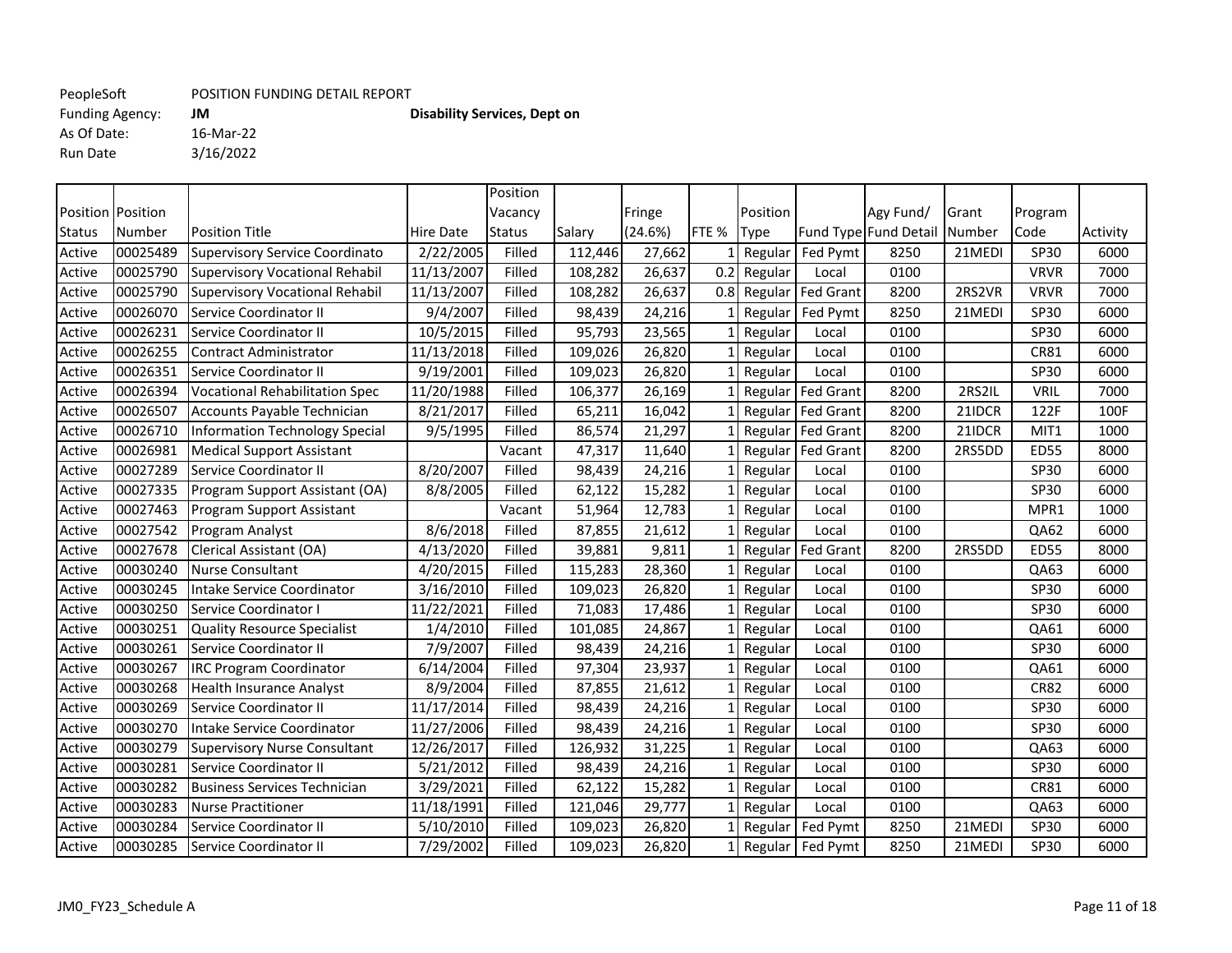As Of Date: 16-Mar-22 Run Date 3/16/2022

Funding Agency: **JM Disability Services, Dept on**

Position Position Status Number Position Title **Hire Date** Position Vacancy Status Salary Fringe (24.6%) FTE % Position Type Fund Type Fund Detail Agy Fund/ Grant Number Program Code Activity Active 00030289 Client Services Liaison 10/31/2016 Filled 95,793 23,565 1 Regular Local 0100 CR80 6000 CR80 6000 Active |00030290 |Investigator | 2/13/2012 Filled | 120,212 | 29,572 | 1 Regular | Local | 0100 | | QA62 | 6000 Active 00030297 Rights and Advocacy Specialist | 7/15/2013 | Filled | 113,916 | 28,023 | 1 Regular | Fed Pymt | 8250 | 21MEDI | SP30 | 6000 Active |00030299 |Investigator | 6/24/2019| Filled | 93,147| 22,914| 1| Regular | Local | 0100 | | QA62 | 6000 Active |00030300 |Service Coordinator II | 9/28/2009| Filled | 98,439| 24,216| 1|Regular |Local | 0100 | | | SP30 | 6000 Active 00030301 |ITSpecialist (Network) | 12/1/2003 Filled | 132,821 32,674 | 1 Regular | Local | 0100 | MIT1 | 1000 Active |00030303 |Investigator | 7/28/2014| Filled | 109,026| 26,820| 1| Regular | Local | 0100 | | QA60 | 6000 Active 00030304 Chief Information Officer 5/24/2010 Filled 150,007 36,902 1 Regular Fed Grant 8200 21IDCR MIT1 1000 Active 00030305 Supervisory Quality Improvemen | 5/12/2008 | Filled | 122,429 | 30,117 | 1 Regular | Local | 0100 | | | QA61 | 6000 Active 00030306 Health Insurance Analyst 5/10/2021 Filled 88,787 21,842 1 Regular Local 0100 CR82 6000 Active 00030310 Service Coordinator II | 9/21/2015 Filled | 93,147 | 22,914 | 1 Regular | Local | 0100 | | | SP30 | 6000 Active 00030316 Nurse Consultant 1 (2/2/2009 Filled 115,283 28,360 1 Regular Local 0100 | QA63 6000 Active 00030317 Information Technology Special | 5/4/2005 | Filled | 115,262 | 28,354 | 1 Regular | Local | 0100 | MIT1 | 1000 | MIT1 | 1000 | MIT1 | 1000 | MIT1 | 1000 | MIT1 | 1000 | MIT1 | 1000 | MIT1 | 1000 | MIT1 | 10 Active 00030321 Human Resources Specialist (Em 6/10/2019 Filled 100,926 24,828 1 Regular Fed Grant 8200 21IDCR MPS1 1000 Active |00030322 |Executive Assistant | 10/7/2013 | Filled | 84,873 | 20,879 | 1 Regular | Fed Grant | 8200 | 21IDCR | PM91 | 1000 Active 100030323 Program Support Assistant 1 8/8/2005 Filled 1 62,122 15,282 1 Regular Fed Grant 8200 21IDCR MPM1 1000 Active 00030349 Blind Rehabilitation Specialis 3/11/2013 Filled 103,731 25,518 0.8 Regular Fed Grant 8200 2RS2VR BVIS 7000 Active 00030349 Blind Rehabilitation Specialis (2011/2013 Filled 103,731 25,518 0.2 Regular Local 0100 BVIS 8VIS 7000 Active 100030350 Rehabilitation Assistant Vacant 1 Vacant 1 51,964 12,783 0.8 Regular Fed Grant 8200 2RS2VR VRVR 1 7000 Active 00030350 Rehabilitation Assistant ( | | | | Vacant | 51,964 12,783 0.2 Regular Local | 0100 | | VRVR | 7000 Active 00030585 Quality Resource Specialist | 1/21/1991 Filled | 98,439 24,216 | 1 Regular | Local | 0100 | | | QA61 | 6000 Active |00030587 |Records Management Technician | 11/3/2008| Filled | 58,832 | 14,473 | 1 | Regular | Fed Pymt | 8250 | 21MEDI | SP30 | 6000 Active 00030588 Service Coordinator II | 10/30/2006 Filled | 98,439 24,216 | 1 Regular Local | 0100 | | | SP30 | 6000 Active 00030592 Service Coordinator II | 11/13/2006 Filled | 98,439 24,216 | 1 Regular Local | 0100 | | | SP30 | 6000 Active 00030594 Service Coordinator I | 5/11/2020 Filled | 73,296 18,031 | 1 Regular | Local | 0100 | | SP30 | 6000 Active |00030595 |Investigator | 9/5/2017| Filled | 109,023| 26,820| 1| Regular | Local | 0100 | | SP30 | 6000 Active (00030603 |Business Relations Specialist | 5/1/2006 | Filled | 126,508 | 31,121 | 0.8 Regular Fed Grant | 8200 | 2RS2VR | VRVR | 7000 Active 00030603 Business Relations Specialist | 5/1/2006 Filled | 126,508 31,121 0.2 Regular Local | 0100 | | VRVR | 7000 Active 00030605 Vocational Rehabilitation Spec | 6/29/2015 | Filled | 82,148 | 20,208 0.2 Regular Local | 0100 | | VRVR | 7000 Active (00030605 Vocational Rehabilitation Spec (6/29/2015 Filled | 82,148 20,208 0.8 Regular Fed Grant | 8200 2RS2VR | VRVR | 7000 Active 00030606 Vocational Rehabilitation Spec (6/12/2017) Filled (95,793 23,565 0.2 Regular Local 0100 VAVR 7000 VRVR 7000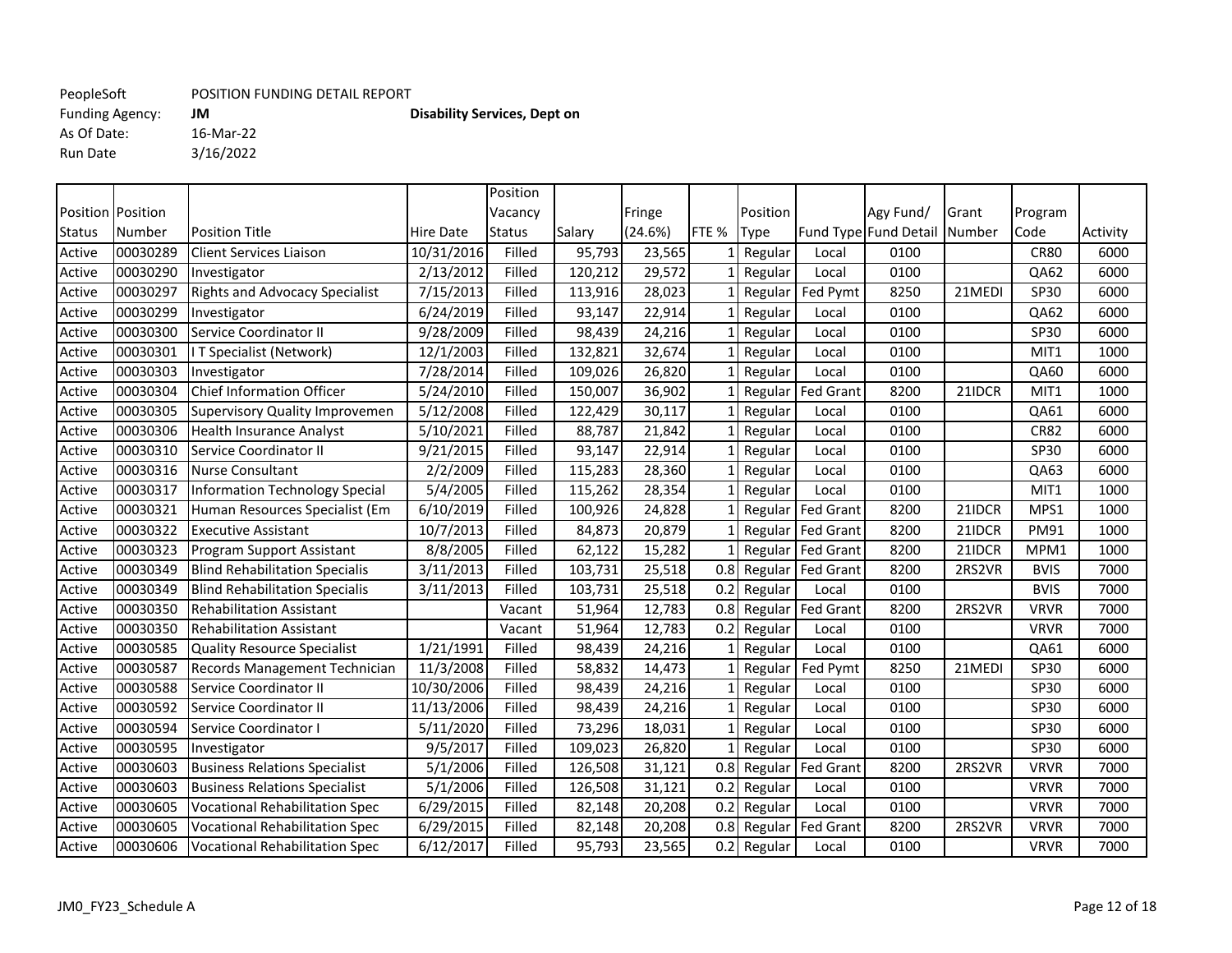Funding Agency: **JM Disability Services, Dept on**<br>As Of Date: 16-Mar-22 As Of Date: Run Date 3/16/2022

|        |                     |                                       |                  | Position      |         |         |              |             |                       |                       |        |             |          |
|--------|---------------------|---------------------------------------|------------------|---------------|---------|---------|--------------|-------------|-----------------------|-----------------------|--------|-------------|----------|
|        | Position   Position |                                       |                  | Vacancy       |         | Fringe  |              | Position    |                       | Agy Fund/             | Grant  | Program     |          |
| Status | Number              | <b>Position Title</b>                 | <b>Hire Date</b> | <b>Status</b> | Salary  | (24.6%) | FTE %        | <b>Type</b> |                       | Fund Type Fund Detail | Number | Code        | Activity |
| Active | 00030606            | <b>Vocational Rehabilitation Spec</b> | 6/12/2017        | Filled        | 95,793  | 23,565  | 0.8          | Regular     | <b>Fed Grant</b>      | 8200                  | 2RS2VR | <b>VRVR</b> | 7000     |
| Active | 00030614            | <b>Vocational Rehabilitation Spec</b> | 5/14/2007        | Filled        | 101,085 | 24,867  | 0.2          | Regular     | Local                 | 0100                  |        | <b>VRVR</b> | 7000     |
| Active | 00030614            | <b>Vocational Rehabilitation Spec</b> | 5/14/2007        | Filled        | 101,085 | 24,867  | 0.8          | Regular     | <b>Fed Grant</b>      | 8200                  | 2RS2VR | <b>VRVR</b> | 7000     |
| Active | 00030616            | <b>Vocational Rehabilitation Spec</b> | 2/11/2013        | Filled        | 101,085 | 24,867  | 0.2          | Regular     | Local                 | 0100                  |        | <b>VRVR</b> | 7000     |
| Active | 00030616            | <b>Vocational Rehabilitation Spec</b> | 2/11/2013        | Filled        | 101,085 | 24,867  | 0.8          |             | Regular Fed Grant     | 8200                  | 2RS2VR | <b>VRVR</b> | 7000     |
| Active | 00030617            | <b>Vocational Rehabilitation Spec</b> | 1/10/2005        | Filled        | 88,787  | 21,842  |              |             | 0.8 Regular Fed Grant | 8200                  | 2RS2VR | <b>VRVR</b> | 7000     |
| Active | 00030617            | <b>Vocational Rehabilitation Spec</b> | 1/10/2005        | Filled        | 88,787  | 21,842  | 0.2          | Regular     | Local                 | 0100                  |        | <b>VRVR</b> | 7000     |
| Active | 00030618            | <b>Reading Assistant</b>              | 8/30/2021        | Filled        | 42,704  | 10,505  | 0.4          | Term        | Fed Grant             | 8200                  | 2RS2VR | <b>VRVR</b> | 7000     |
| Active | 00030618            | <b>Reading Assistant</b>              | 8/30/2021        | Filled        | 42,704  | 10,505  | 0.1          | Term        | Local                 | 0100                  |        | <b>VRVR</b> | 7000     |
| Active | 00030620            | <b>Vocational Rehabilitation Spec</b> | 12/2/2013        | Filled        | 98,439  | 24,216  | 0.8          | Regular     | <b>Fed Grant</b>      | 8200                  | 2RS2VR | <b>VRVR</b> | 7000     |
| Active | 00030620            | <b>Vocational Rehabilitation Spec</b> | 12/2/2013        | Filled        | 98,439  | 24,216  | 0.2          | Regular     | Local                 | 0100                  |        | <b>VRVR</b> | 7000     |
| Active | 00030622            | <b>Vocational Rehabilitation Spec</b> | 12/7/2020        | Filled        | 58,988  | 14,511  | 0.2          | Regular     | Local                 | 0100                  |        | <b>VRVR</b> | 7000     |
| Active | 00030622            | <b>Vocational Rehabilitation Spec</b> | 12/7/2020        | Filled        | 58,988  | 14,511  | 0.8          | Regular     | Fed Grant             | 8200                  | 2RS2VR | <b>VRVR</b> | 7000     |
| Active | 00030626            | <b>Vocational Rehabilitation Spec</b> | 9/15/2008        | Filled        | 98,439  | 24,216  | 0.2          | Regular     | Local                 | 0100                  |        | <b>VRVR</b> | 7000     |
| Active | 00030626            | <b>Vocational Rehabilitation Spec</b> | 9/15/2008        | Filled        | 98,439  | 24,216  | 0.8          |             | Regular Fed Grant     | 8200                  | 2RS2VR | <b>VRVR</b> | 7000     |
| Active | 00030627            | <b>Operations Supervisor</b>          | 9/30/2019        | Filled        | 144,458 | 35,537  |              |             | Regular   Fed Grant   | 8200                  | 21IDCR | MPR1        | 1000     |
| Active | 00030628            | <b>Rehabilitation Assistant</b>       | 7/28/2014        | Filled        | 60,244  | 14,820  | 0.8          |             | Regular Fed Grant     | 8200                  | 2RS2VR | <b>VRVR</b> | 7000     |
| Active | 00030628            | <b>Rehabilitation Assistant</b>       | 7/28/2014        | Filled        | 60,244  | 14,820  | 0.2          | Regular     | Local                 | 0100                  |        | <b>VRVR</b> | 7000     |
| Active | 00030629            | <b>Vocational Rehabilitation Spec</b> | 12/5/1988        | Filled        | 88,787  | 21,842  | 0.8          |             | Regular Fed Grant     | 8200                  | 2RS2VR | <b>VRVR</b> | 7000     |
| Active | 00030629            | <b>Vocational Rehabilitation Spec</b> | 12/5/1988        | Filled        | 88,787  | 21,842  | 0.2          | Regular     | Local                 | 0100                  |        | <b>VRVR</b> | 7000     |
| Active | 00030631            | Social Insurance Specialist           | 6/8/2020         | Filled        | 75,509  | 18,575  |              |             | Regular Fed Grant     | 8200                  | 2RS5DD | <b>ED55</b> | 8000     |
| Active | 00030632            | Social Insurance Specialist           | 5/24/2021        | Filled        | 73,296  | 18,031  |              |             | Regular Fed Grant     | 8200                  | 2RS5DD | <b>ED55</b> | 8000     |
| Active | 00030634            | Social Insurance Specialist           | 11/28/2005       | Filled        | 103,731 | 25,518  |              |             | Regular Fed Grant     | 8200                  | 2RS5DD | <b>ED55</b> | 8000     |
| Active | 00030635            | Supervisory Social Insurance S        | 6/24/2019        | Filled        | 95,652  | 23,530  |              |             | Regular Fed Grant     | 8200                  | 2RS5DD | <b>ED55</b> | 8000     |
| Active | 00030636            | <b>Supervisory Social Insurance S</b> | 8/19/2019        | Filled        | 95,652  | 23,530  |              | Regular     | <b>Fed Grant</b>      | 8200                  | 2RS5DD | <b>ED55</b> | 8000     |
| Active | 00030705            | <b>Vocational Rehabilitation Spec</b> | 8/20/2007        | Filled        | 82,148  | 20,208  | 0.2          | Regular     | Local                 | 0100                  |        | <b>VRVR</b> | 7000     |
| Active | 00030705            | <b>Vocational Rehabilitation Spec</b> | 8/20/2007        | Filled        | 82,148  | 20,208  |              |             | 0.8 Regular Fed Grant | 8200                  | 2RS2VR | <b>VRVR</b> | 7000     |
| Active | 00030706            | Service Coordinator I                 | 2/21/2017        | Filled        | 77,722  | 19,120  |              | Regular     | Fed Pymt              | 8250                  | 21MEDI | <b>SP30</b> | 6000     |
| Active | 00030764            | Service Coordinator I                 | 9/13/2021        | Filled        | 75,509  | 18,575  |              | Regular     | Local                 | 0100                  |        | <b>SP30</b> | 6000     |
| Active | 00030765            | Service Coordinator II                | 12/10/2018       | Filled        | 85,209  | 20,961  |              | Regular     | Local                 | 0100                  |        | <b>SP30</b> | 6000     |
| Active | 00030766            | Human Resources Specialist (Hu        |                  | Vacant        | 62,751  | 15,437  | $\mathbf{1}$ | Regular     | Local                 | 0100                  |        | MTE1        | 1000     |
|        |                     |                                       |                  |               |         |         |              |             |                       |                       |        |             |          |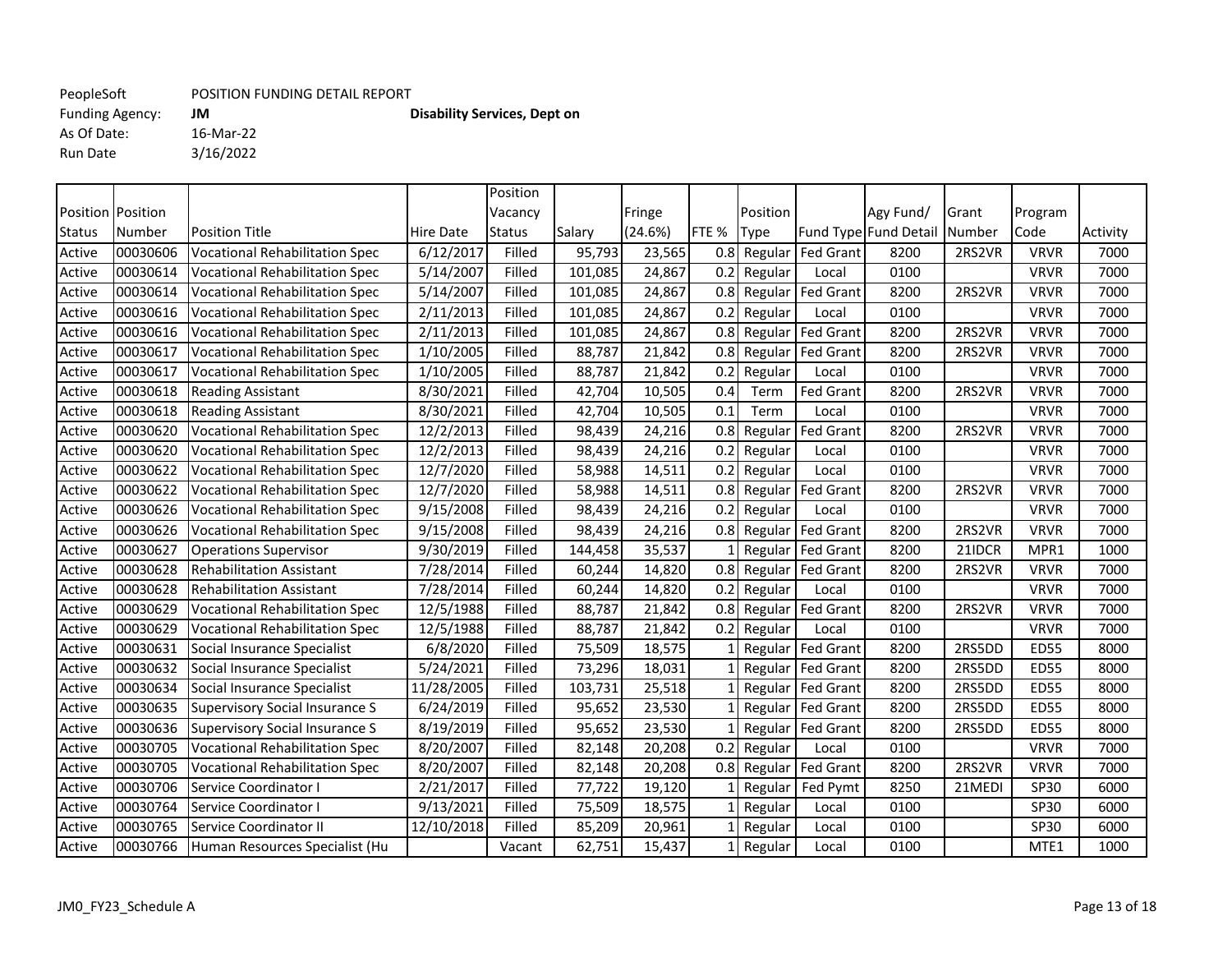As Of Date: 16-Mar-22 Run Date 3/16/2022

Funding Agency: **JM Disability Services, Dept on**

Position Position Status Number Position Title **Hire Date** Position Vacancy Status Salary Fringe (24.6%) FTE % Position Type Fund Type Fund Detail Agy Fund/ Grant Number Program Code Activity Active 00030767 Service Coordinator II | 9/21/2015 Filled | 93,147 | 22,914 | 1 Regular | Local | 0100 | | | SP30 | 6000 Active 00030779 Information Technology Special | Vacant | 68,870 | 16,942 | 1 Regular Fed Grant | 8200 | 2RS5DD | ED55 | 8000 Active 00030781 Social Insurance Specialist 4/18/2016 Filled 77,722 19,120 1 Regular Fed Grant 8200 2RS5DD ED55 8000 Active |00030784 |Investigator | Vacant | 85,209 20,961 | 1 Regular Fed Pymt | 8250 | 21MEDI | IM91 | 6000 Active 00030834 Service Coordinator II | 2/7/2005 Filled | 109,023 | 26,820 | 1 Regular | Local | 0100 | | SP30 | 6000 Active 00030836 Service Coordinator II | 3/10/2014 Filled | 98,439 24,216 | 1 Regular | Local | 0100 | | | SP30 | 6000 Active 00030838 Program Analyst (FSU) | 1/28/2002 Filled | 116,754 28,721 | 1 Regular | Local | 0100 | MPR1 | 1000 | MPR1 | 1000 Active 00030839 Service Coordinator I | 4/27/2020 Filled | 73,296 18,031 | 1 Regular Local | 0100 | | | SP30 | 6000 Active 00030842 Nurse Consultant  $(6/17/2013$  Filled 115,283 28,360 1 Regular Local 0100  $(1.6011)$  QA63 6000 Active |00032365 |Service Coordinator II | 12/17/2012 Filled | 101,085 | 24,867 | 1 Regular | Local | 0100 | | | SP30 | 6000 Active 00032370 Service Coordinator II | 3/10/2014 Filled | 98,439 24,216 | 1 Regular Local | 0100 | | | SP30 | 6000 Active 00032377 Community Liaison Specialist | 5/6/2013 Filled | 98,439 24,216 | 1 Regular | Local | 0100 | | | CR83 | 6000 Active 00032465 Service Coordinator II | 8/22/2016 Filled | 93,147 | 22,914 | 1 Regular | Local | 0100 | | | SP30 | 6000 Active |00032541 |Service Coordinator I | 5/24/2021| Filled | 75,509| 18,575| 1| Term | Local | 0100 | | SP30 | 6000 Active 100032571 Vocational Rehabilitation Spec 19/28/2020 Filled 1 71,083 17,486 0.8 Regular Fed Grant 8200 2RS2VR VRVR 1 7000 Active 100032571 Vocational Rehabilitation Spec 19/28/2020 Filled 1 71,083 17,486 0.2 Regular Local 1 0100 VRVR 1 7000 Active |00032586 |Service Coordinator II | 8/9/2004| Filled | 101,085| 24,867| 1| Regular | Local | 0100 | | | SP30 | 6000 Active |00032626 |Service Coordinator I |12/20/2021| Filled | 75,509| 18,575| 1| Term | Local | 0100 | | SP30 | 6000 Active |00032813 |Service Coordinator II | 8/9/2004| Filled | 101,085| 24,867| 1| Regular | Local | 0100 | | | SP30 | 6000 Active |00032841 |Program Manager | 10/1/2018| Filled | 123,235| 30,316| 0.8| Regular | Fed Grant | 8200 | 2RS2VR | VRVR | 7000 Active |00032841 |Program Manager | 10/1/2018 Filled | 123,235 30,316 0.2 Regular Local | 0100 | | VRVR | 7000 Active 00032891 Social Insurance Specialist 5/5/2014 Filled 79,935 19,664 1 Regular Fed Grant 8200 2RS5DD ED55 8000 Active 00032915 Service Coordinator II | 3/24/2014 Filled | 98,439 24,216 | 1 Regular Local | 0100 | | | SP30 | 6000 Active 00033028 Service Coordinator II | 2/22/2016 Filled | 93,147 | 22,914 | 1 Regular | Local | 0100 | | | SP30 | 6000 Active 00033103 Social Insurance Specialist 5/28/2019 Filled 75,509 18,575 1 Regular Fed Grant 8200 2RS5DD ED55 8000 Active 00033222 Rehabilitation Assistant (9/13/2021 Filled | 51,964 12,783 0.2 Regular Local | 0100 | | VRVR | 7000 Active (00033222 Rehabilitation Assistant | 9/13/2021 Filled | 51,964 12,783 0.8 Regular Fed Grant | 8200 | 2RS2VR | VRVR | 7000 Active 00033446 Medicaid Waiver Specialist | 5/28/2019 | Filled | 57,162 | 14,062 | 1 Regular | Local | 0100 | | | CR82 | 6000 Active 00033473 Service Coordinator II | 7/9/2007 Filled | 98,439 24,216 | 1 Regular Local | 0100 | | | SP30 | 6000 Active 00033706 Project Manager 1988 | 5/5/2014 Filled | 92,324 22,712 0.2 Regular Local | 0100 | 1990 VRVR | 7000 Active 00033706 Project Manager 5/5/2014 Filled 92,324 22,712 0.8 Regular Fed Grant 8200 2RS2VR VRVR 7000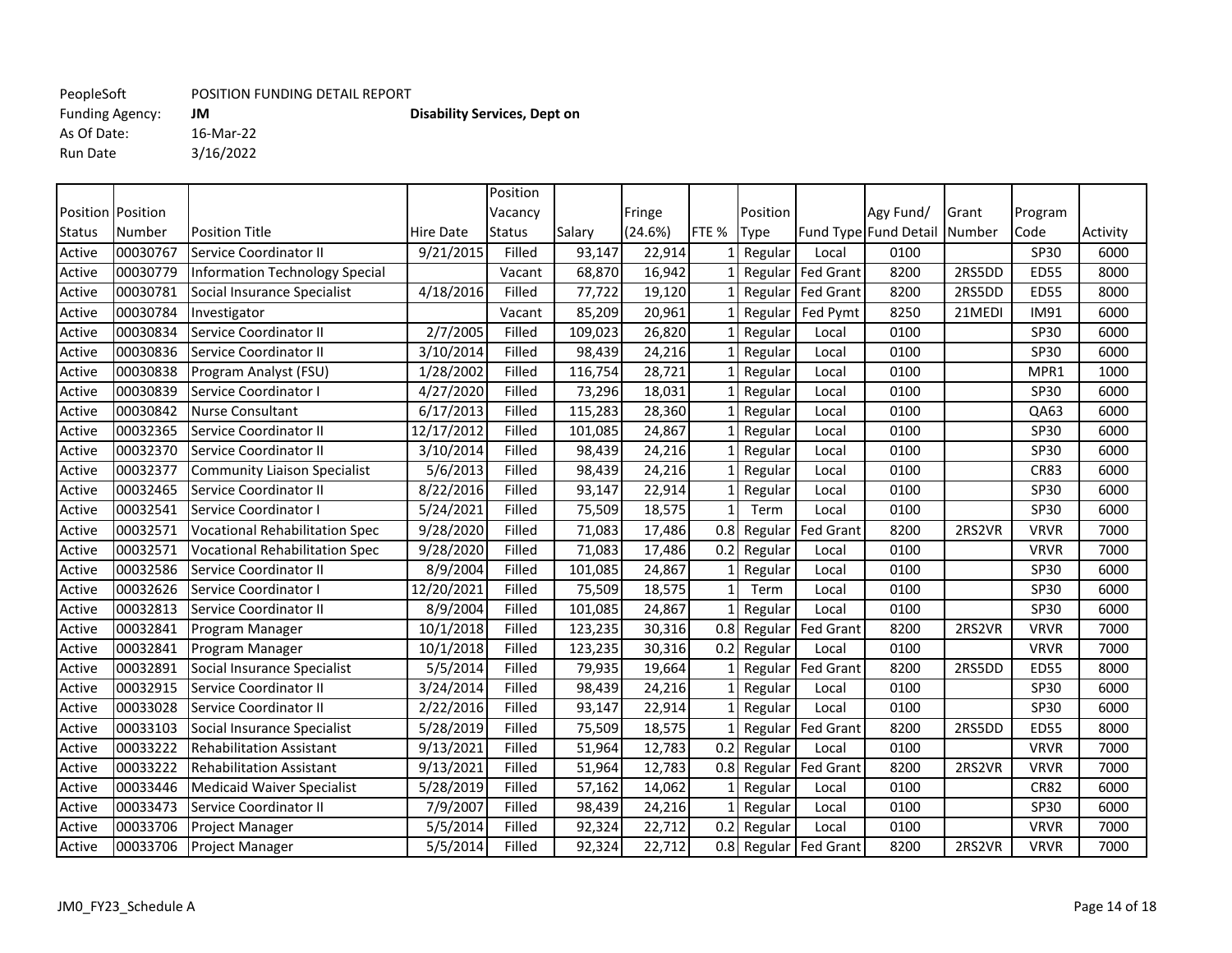As Of Date: 16-Mar-22 Run Date 3/16/2022

Funding Agency: **JM Disability Services, Dept on**

Position Position Status Number Position Title **Hire Date** Position Vacancy Status Salary Fringe (24.6%) FTE % Position Type Fund Type Fund Detail Agy Fund/ Grant Number Program Code Activity Active 00033773 Quality Assurance and Complian | 1/14/2013 | Filled | 109,023 | 26,820 | 0.2 Regular | Local | 0100 | | | QAFC | 7000 Active (00033773 |Quality Assurance and Complian | 1/14/2013 | Filled | 109,023 | 26,820 | 0.8 Regular Fed Grant | 8200 | 2RS2VR | QAFC | 7000 Active 00034472 Service Coordinator II 11/13/2006 Filled 98,439 24,216 1 Regular Fed Pymt 8250 21MEDI SP30 6000 Active 00034503 Supervisory Vocational Rehabil | 3/16/2020 | Filled | 106,712 | 26,251 | 0.2 Regular | Local | 0100 | | VRVR | 7000 Active |00034503 |Supervisory Vocational Rehabil | 3/16/2020| Filled | 106,712| 26,251| 0.8| Regular | Fed Grant | 8200 | 2RS2VR | VRVR | 7000 Active 00034506 Vocational Rehabilitation Spec | 12/1/2009 | Filled | 98,439 24,216 | 0.2 Regular Local | 0100 | | VRVR | 7000 Active |00034506 |Vocational Rehabilitation Spec | 12/1/2009 | Filled | 98,439 | 24,216 | 0.8 Regular Fed Grant | 8200 | 2RS2VR | VRVR | 7000 Active |00034508 |Information Technology Special |11/13/2018| Filled | 95,793| 23,565| 1| Regular | Fed Grant | 8200 | 21IDCR | MIT1 | 1000 Active |00034510 |Social Insurance Specialist | 5/7/2012 Filled | 98,439 24,216 | 1 Regular Fed Grant | 8200 | 2RS5DD | ED55 | 8000 Active 00034547 Supervisory Investigator 12/16/2013 Filled 123,234 30,316 1 Regular Fed Pymt 8250 21MEDI IM91 6000 Active 00034563 Social Insurance Specialist 12/15/2003 Filled 103,731 25,518 1 Regular Fed Grant 8200 2RS5DD ED55 8000 Active |00035055 |Service Coordinator II | 12/31/2012 Filled | 101,085 | 24,867 | 1 Regular | Local | 0100 | | | SP30 | 6000 Active |00035316 |SENIOR<code>ACCOUNTANT |11/21/1999</code> Filled | 126,506 31,120 | 1 Regular Local | 0100 | | | ACCT | 100F Active 00035404 Staff Assistant | 9/20/2004 Filled | 92,250 22,694 | 1 Regular | Local | 0100 | | SP30 | 6000 Active 00035412 Quality Resource Specialist 7/5/2011 Filled 98,439 24,216 1 Regular Local 0100 QA61 6000 Active 00035413 Service Coordinator II | 2/19/2019 Filled | 85,209 20,961 | 1 Regular Local | 0100 | | | SP30 | 6000 Active 00035836 Nurse Consultant 1 2/6/2017 Filled 115,283 28,360 1 Regular Local 0100 | QA63 6000 Active 00035902 Social Insurance Specialist 6/8/2020 Filled 75,509 18,575 1 Regular Fed Grant 8200 2RS5DD ED55 8000 Active 00036162 Information Technology Special | 10/3/2016 | Filled | 64,466 | 15,859 | 1 Regular | Local | 0100 | MIT1 | 1000 | MIT1 | 1000 | MIT1 | 1000 | MIT1 | 1000 | MIT1 | 1000 | MIT1 | 1000 | MIT1 | 1000 | MIT1 | 10 Active 00036332 Program Support Assistant (OA) | 8/10/2015 | Filled | 53,897 13,259 | 1 Regular Local | 0100 | SP30 | 6000 Active 00036345 Contract Administrator 10/30/2017 Filled 109,023 26,820 1 Regular Fed Grant 8200 21IDCR MPR1 1000 Active 00036352 Quality Resource Specialist | 4/18/2005 | Filled | 109,023 | 26,820 | 1 Regular | Local | 0100 | | | QA61 | 6000 Active |00036353 |Service Coordinator II | 1/23/2017| Filled | 93,147| 22,914| 1| Regular | Local | 0100 | | | SP30 | 6000 Active 100040026 Grants Financial Specialist 1 | Vacant | 77,723 19,120 1 Regular Fed Grant | 8200 | 21IDCR | ACCT | 100F Active 00041280 Trial Attorney 5/29/2018 Filled 114,010 28,046 1 Regular Fed Grant 8200 21IDCR MLA1 1000 Active |00042484 |BUDGET\_ANALYST | 5/17/1993| Filled | 109,016| 26,818| 1| Regular | Local | 0100 | | BUDG | 100F Active 00043320 Support Services Supervisor 10/17/2005 Filled 114,303 28,119 1 Regular Fed Grant 8200 21IDCR MPM1 1000 Active 00043631 SPCD Program Manager  $\vert$  Vacant 132,000 32,472 1 Regular Local 0100 set SP30 6000 Active (00043642 Program Support Assistant (OA) | 5/14/2007 | Filled | 62,250 | 15,314 | 1 Regular | Fed Pymt | 8250 | 21MEDI | SP30 | 6000 Active 00043643 Program Support Assistant (OA) | 3/26/2001 | Filled | 62,122 | 15,282 | 1 Regular | Local | 0100 | | | QA62 | 6000 Active 00043645 Service Coordinator II | 8/20/2007 Filled | 98,439 24,216 | 1 Regular | Local | 0100 | | SP30 | 6000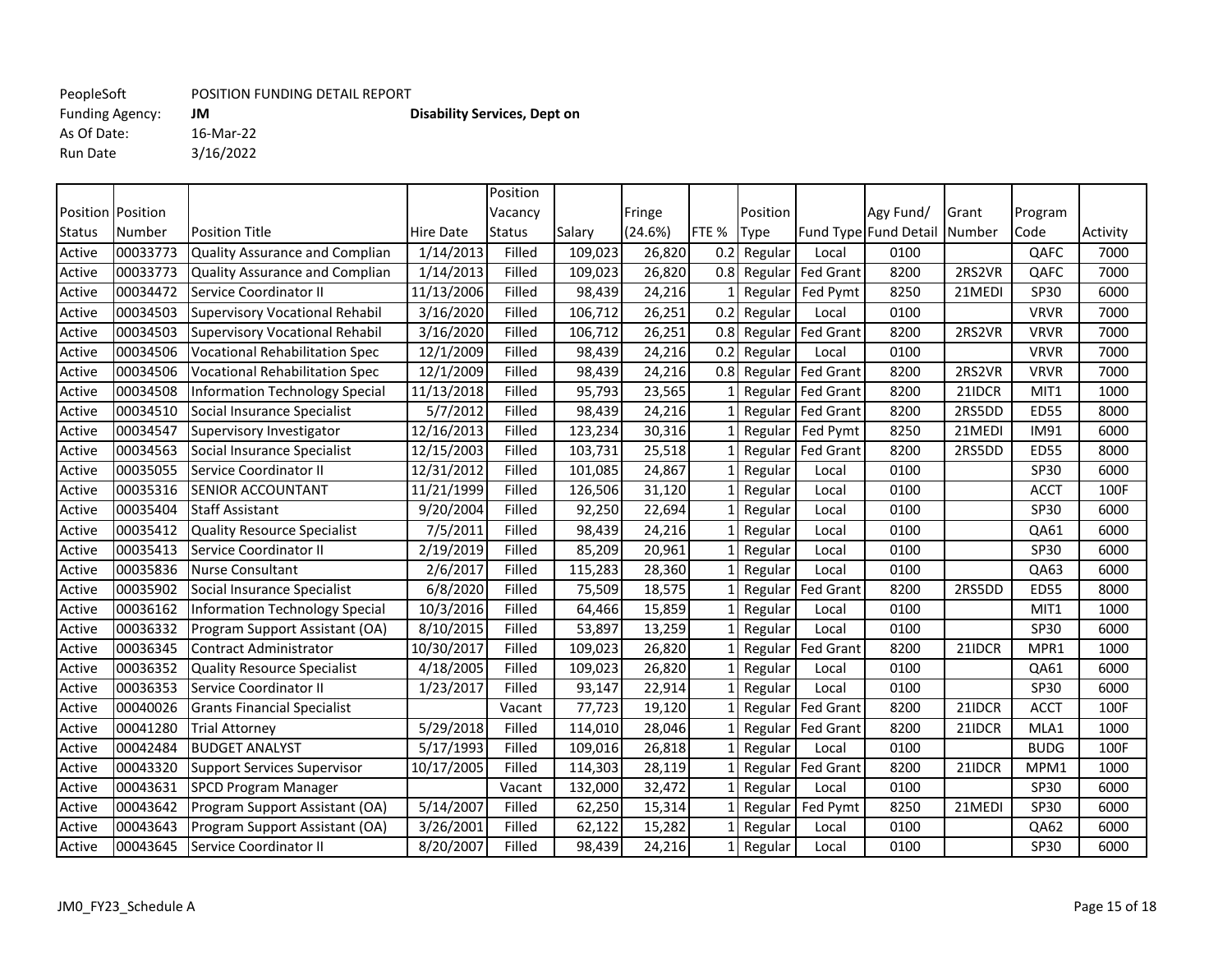As Of Date: 16-Mar-22 Run Date 3/16/2022

Funding Agency: **JM Disability Services, Dept on**

Position Position Status Number Position Title **Hire Date** Position Vacancy Status Salary Fringe (24.6%) FTE % Position Type Fund Type Fund Detail Agy Fund/ Grant Number Program Code Activity Active 00043927 Director of Disability Service 4/14/2008 Filled 202,363 49,781 1 Regular Local 0100 PM91 1000 Active 00044037 Supervisory Attorney Advisor (2021/1991 Filled 200,876 49,415 1 Regular Fed Pymt 8250 21IDCR MLA1 1000 Active 00044631 Vocational Rehabilitation Spec 9/12/2011 Filled 98,439 24,216 0.8 Regular Fed Grant 8200 2RS2VR VRVR 7000 Active 00044631 Vocational Rehabilitation Spec 9/12/2011 Filled 98,439 24,216 0.2 Regular Local 0100 VRVR 7000 Active |00044632 |Contract Administrator | 6/13/1989| Filled | 103,731| 25,518| 0.8| Regular | Fed Grant | 8200 | 2RS2VR | VROP | 7000 Active 00044632 Contract Administrator 6/13/1989 Filled 103,731 25,518 0.2 Regular Local 0100 VROP 7000 Active 00044635 Intake Specialist (Bilingual) 6/29/1998 Filled 73,596 18,105 0.8 Regular Fed Grant 8200 2RS2VR VRVR 7000 Active 00044635 Intake Specialist (Bilingual) 6/29/1998 Filled 73,596 18,105 0.2 Regular Local 0100 VRVR 7000 Active 00044636 Staff Assistant | 10/6/2014 Filled | 74,851 18,413 | 1 Regular | Local | 0100 | | PM91 | 1000 Active 00044641 Employment Coordinator (2012/2006 Filled 103,731 25,518 0.2 Regular Local 0100 VRVR 7000 VRVR 7000 Active 00044641 Employment Coordinator 3/20/2006 Filled 103,731 25,518 0.8 Regular Fed Grant 8200 2RS2VR VRVR 7000 Active 00046173 Supervisory Attorney Advisor 9/18/2006 Filled 128,816 31,689 1 Regular Fed Grant 8200 21IDCR MLA1 1000 Active |00046227 |STAFF\_ASSISTANT | Vacant | 68,867 | 16,941 | 1 Regular | Local | 0100 | | AFOF | 100F Active |00046335 |BUDGET OFFICER |12/30/2013| Filled | 119,752| 29,459| 1| Regular | Local | 0100 | | BUDG | 100F Active 100047881 Vocational Rehabilitation Spec 1 (1990) Vacant 1 85,209 20,961 0.8 Regular Fed Grant 8200 2RS2VR VRVR 7000 Active 100047881 Vocational Rehabilitation Spec 1 (1990) Vacant 1 85,209 20,961 0.2 Regular Local 1 0100 VAVR 7000 VRVR 7000 Active |00048125 |Trial Attorney | 9/15/2008| Filled | 131,825| 32,429| 1| Regular | Fed Pymt | 8250 | 21IDCR | MLA1 | 1000 Active |00048751 |Trial Attorney | 12/6/2021| Filled | 95,872| 23,585| 1| Regular | Fed Pymt | 8250 | 21IDCR | MLA1 | 1000 Active 00048779 Management Analyst  $\vert$  5/16/2018 Filled 89,690 22,064 0.2 Regular Local 0100 VRVR VRVR 7000 Active 00048779 Management Analyst 5/16/2018 Filled 89,690 22,064 0.8 Regular Fed Grant 8200 2RS2VR VRVR 7000 Active |00048871 |Attorney Advisor |11/13/2018| Filled | 117,573| 28,923| 1| Regular | Fed Pymt | 8250 | 21IDCR | MLA1 | 1000 Active 00051001 Attorney Advisor 7/22/2019 Filled 110,447 27,170 1 Regular Fed Grant 8200 21IDCR MLA1 1000 Active 00070149 SPCD Program Manager 14/26/1999 Filled 123,434 30,365 1 Regular Fed Pymt 8250 21MEDI SP30 6000 Active 00070767 Social Insurance Specialist (F 9/22/2014 Filled 95,793 23,565 1 Regular Fed Grant 8200 2RS5DD ED55 8000 Active 00070768 Social Insurance Specialist 9/18/2017 Filled 77,722 19,120 1 Regular Fed Grant 8200 2RS5DD ED55 8000 Active 00070769 Social Insurance Specialist 12/9/1995 Filled 82,148 20,208 1 Regular Fed Grant 8200 2RS5DD ED55 8000 Active 100070770 1Disability Hearing Officer  $\vert$  Vacant | 85,209 20,961 1 Regular Fed Grant 8200 2RS5DD ED55 8000 Active 00070771 | Management Analyst | 9/26/2011 | Filled | 94,506 | 23,248 | 1 Regular | Fed Grant | 8200 | 2RS5DD | ED55 | 8000 Active 00071931 Orientation and Mobility Speci 1/28/2013 Filled 106,377 26,169 0.5 Regular Fed Grant 8200 2RS2IO BVIL 7000 Active 00071931 Orientation and Mobility Speci 1/28/2013 Filled 106,377 26,169 0.5 Regular Fed Grant 8200 2RS2IL VRIL 7000 Active |00071932 |Vocational Rehabilitation Spec | 7/19/2021| Filled | 85,209| 20,961| 0.8| Regular | Fed Grant | 8200 | 2RS2VR | VRVR | 7000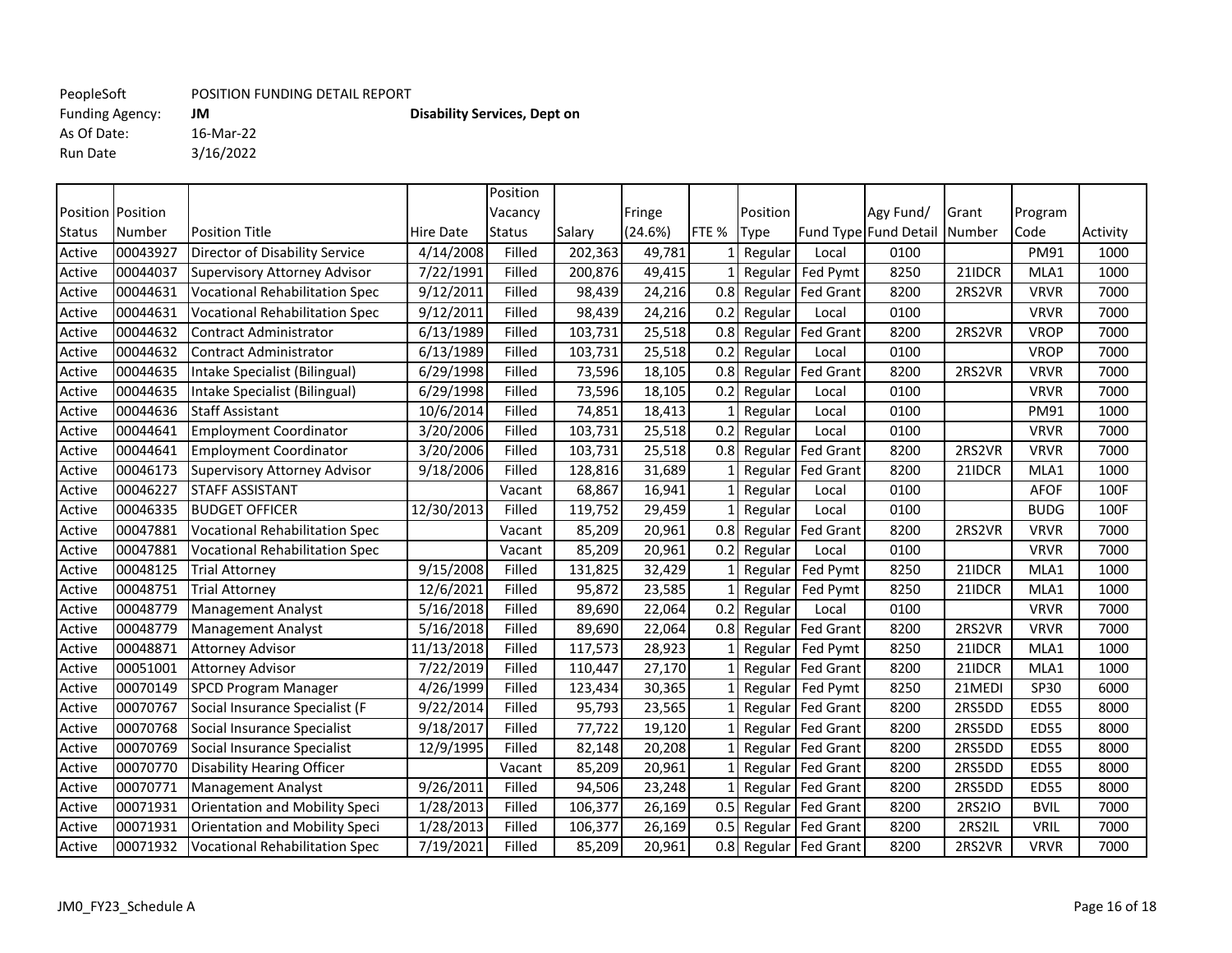As Of Date:<br>Run Date 3/16/2022

|        |                   |                                       |                  | Position      |         |         |       |             |                     |                       |        |             |          |
|--------|-------------------|---------------------------------------|------------------|---------------|---------|---------|-------|-------------|---------------------|-----------------------|--------|-------------|----------|
|        | Position Position |                                       |                  | Vacancy       |         | Fringe  |       | Position    |                     | Agy Fund/             | Grant  | Program     |          |
| Status | Number            | <b>Position Title</b>                 | <b>Hire Date</b> | <b>Status</b> | Salary  | (24.6%) | FTE % | <b>Type</b> |                     | Fund Type Fund Detail | Number | Code        | Activity |
| Active | 00071932          | <b>Vocational Rehabilitation Spec</b> | 7/19/2021        | Filled        | 85,209  | 20,961  | 0.2   | Regular     | Local               | 0100                  |        | <b>VRVR</b> | 7000     |
| Active | 00073434          | <b>Supervisory Social Insurance S</b> | 10/15/2019       | Filled        | 105,372 | 25,922  |       |             | Regular Fed Grant   | 8200                  | 2RS5DD | <b>ED55</b> | 8000     |
| Active | 00073435          | Social Insurance Specialist           | 8/3/2020         | Filled        | 73,296  | 18,031  |       |             | Regular Fed Grant   | 8200                  | 2RS5DD | <b>ED55</b> | 8000     |
| Active | 00075415          | State Office of Disability Adm        | 6/10/2019        | Filled        | 136,578 | 33,598  |       | Regular     | Local               | 0100                  |        | <b>PM96</b> | 1000     |
| Active | 00075416          | Legislative and Policy Analyst        | 6/7/2021         | Filled        | 115,262 | 28,354  |       | Regular     | Local               | 0100                  |        | <b>PM96</b> | 1000     |
| Active | 00075417          | Medicaid Waiver Program Specia        | 6/4/2012         | Filled        | 103,793 | 25,533  |       | Regular     | Fed Pymt            | 8250                  | 21MEDI | <b>CR82</b> | 6000     |
| Active | 00075418          | <b>Financial Services Supervisor</b>  | 10/2/2017        | Filled        | 110,000 | 27,060  |       | Regular     | <b>Fed Grant</b>    | 8200                  | 21IDCR | MPR1        | 1000     |
| Active | 00075419          | Program Development Specialist        |                  | Vacant        | 89,457  | 22,006  |       | Regular     | Local               | 0100                  |        | <b>PM96</b> | 1000     |
| Active | 00077568          | Service Coordinator II                | 5/20/2013        | Filled        | 98,439  | 24,216  |       | Regular     | Fed Pymt            | 8250                  | 21MEDI | SP30        | 6000     |
| Active | 00077569          | Service Coordinator II                | 9/21/2015        | Filled        | 95,793  | 23,565  |       | Regular     | Fed Pymt            | 8250                  | 21MEDI | <b>SP30</b> | 6000     |
| Active | 00077570          | Service Coordinator I                 | 9/13/2021        | Filled        | 75,509  | 18,575  |       | Regular     | Fed Pymt            | 8250                  | 21MEDI | SP30        | 6000     |
| Active | 00077659          | <b>Quality Resource Specialist</b>    | 10/21/2002       | Filled        | 101,085 | 24,867  |       | Regular     | Local               | 0100                  |        | QA62        | 6000     |
| Active | 00077660          | <b>Supervisory Service Coordinato</b> | 11/13/2006       | Filled        | 106,714 | 26,252  |       | Regular     | Local               | 0100                  |        | SP30        | 6000     |
| Active | 00077661          | <b>Grievance Specialist</b>           |                  | Vacant        | 77,649  | 19,102  |       | Regular     | Fed Pymt            | 8250                  | 21MEDI | <b>SP30</b> | 6000     |
| Active | 00077705          | Service Coordinator II                | 6/16/1992        | Filled        | 106,377 | 26,169  |       | Regular     | Local               | 0100                  |        | <b>SP30</b> | 6000     |
| Active | 00078357          | <b>Staff Assistant</b>                | 8/24/2015        | Filled        | 68,801  | 16,925  |       | Regular     | Fed Grant           | 8200                  | 21IDCR | MLA1        | 1000     |
| Active | 00082719          | <b>State Office of Disability Adm</b> |                  | Vacant        | 135,280 | 33,279  | 0.5   | Regular     | Local               | 0100                  |        | <b>PM96</b> | 1000     |
| Active | 00083086          | <b>Public Information Specialist</b>  | 4/21/2014        | Filled        | 115,262 | 28,354  |       | Regular     | Local               | 0100                  |        | <b>PM91</b> | 1000     |
| Active | 00083087          | <b>Operations Program Manager</b>     | 7/7/2014         | Filled        | 156,254 | 38,438  |       | Regular     | Local               | 0100                  |        | MPR1        | 1000     |
| Active | 00083097          | Human Resources Specialist (Cl        | 12/1/2003        | Filled        | 77,649  | 19,102  |       | Regular     | Local               | 0100                  |        | MTE1        | 1000     |
| Active | 00083098          | Project Manager (PCT)                 |                  | Vacant        | 89,457  | 22,006  |       | Regular     | Local               | 0100                  |        | <b>PM96</b> | 1000     |
| Active | 00083108          | Performance Management Manage         | 1/14/2013        | Filled        | 115,566 | 28,429  |       | Regular     | Local               | 0100                  |        | MPR1        | 1000     |
| Active | 00083115          | <b>Management Analyst</b>             | 6/11/2018        | Filled        | 77,649  | 19,102  |       | Regular     | Local               | 0100                  |        | MPR1        | 1000     |
| Active | 00083116          | Social Insurance Assistant            | 11/22/2021       | Filled        | 56,932  | 14,005  |       | Regular     | <b>Fed Grant</b>    | 8200                  | 2RS5DD | <b>ED55</b> | 8000     |
| Active | 00083117          | Social Insurance Assistant            | 5/24/2021        | Filled        | 56,932  | 14,005  |       | Regular     | <b>Fed Grant</b>    | 8200                  | 2RS5DD | <b>ED55</b> | 8000     |
| Active | 00083118          | Social Insurance Assistant            | 6/16/2014        | Filled        | 60,244  | 14,820  |       |             | Regular Fed Grant   | 8200                  | 2RS5DD | <b>ED55</b> | 8000     |
| Active | 00083119          | Social Insurance Assistant            | 6/16/2014        | Filled        | 66,868  | 16,450  |       |             | Regular   Fed Grant | 8200                  | 2RS5DD | <b>ED55</b> | 8000     |
| Active | 00083120          | Program Support Assistant (OA)        | 6/16/2014        | Filled        | 55,542  | 13,663  |       |             | Regular Fed Grant   | 8200                  | 2RS5DD | <b>ED55</b> | 8000     |
| Active | 00083121          | Program Support Assistant (OA)        |                  | Vacant        | 47,317  | 11,640  |       |             | Regular Fed Grant   | 8200                  | 2RS5DD | <b>ED55</b> | 8000     |
| Active | 00083122          | Social Insurance Assistant            |                  | Vacant        | 51,964  | 12,783  |       |             | Regular Fed Grant   | 8200                  | 2RS5DD | <b>ED55</b> | 8000     |
| Active | 00083123          | Program Support Assistant (OA)        | 7/28/2014        | Filled        | 55,542  | 13,663  |       |             | Regular Fed Grant   | 8200                  | 2RS5DD | <b>ED55</b> | 8000     |